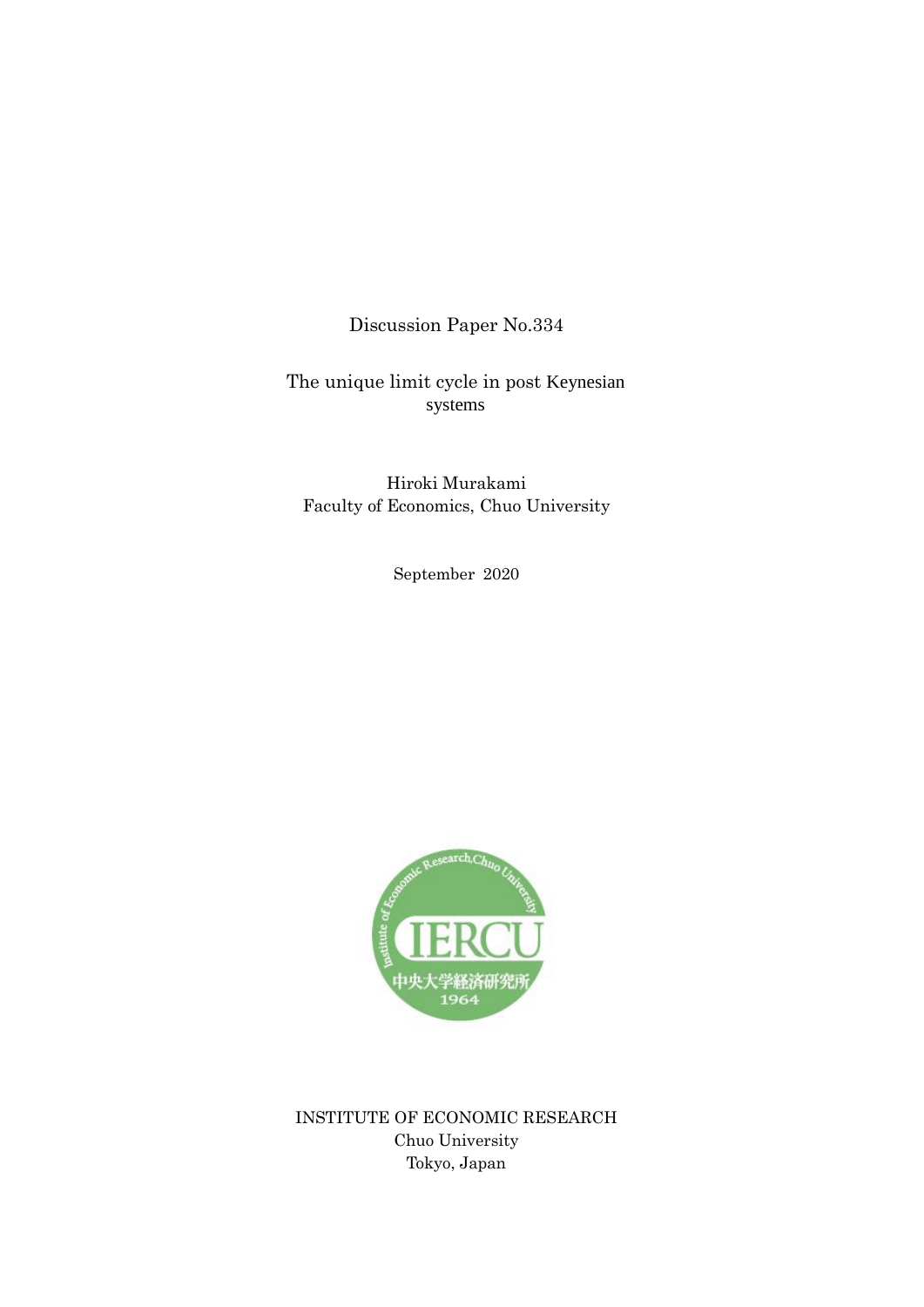# The unique limit cycle in post Keynesian systems

Hiroki Murakami<sup>∗</sup>

Faculty of Economics, Chuo University†

#### Abstract

This paper establishes not only the existence and uniqueness of a limit cycle (representing persistent growth cycles) but also the convergence of every non-equilibrium solution path (describing the state of the economy) to the unique limit cycle in a post Keynesian system.

Keywords: Convergence; Growth cycle; Keynesian theory; Unique limit cycle

JEL classification: C62; E12; E32; E52

### 1 Introduction

Cyclical economic fluctuations, referred to as business cycles or growth cycles (business cycles around the trend of economic growth), have been one of the major phenomena which call for proper theoretical expositions. Soon after the publication of Keynes' General Theory, the foundations of the Keynesian theory of business cycles were laid by, for instance, Kalecki (1935, 1937), Harrod (1936), Samuelson (1939), Kaldor (1940), Metzler (1941), Hicks (1950) and Goodwin  $(1951)^{1}$  In the Keynesian theory of business cycles, aggregate income is determined by aggregate effective demand composed mainly of consumption and investment (through the principle of effective demand) and fluctuations in the former are brought about by variations in the latter, especially by those in investment (through the multiplier process). For this reason, the Keynesian theory of business cycles focuses mainly on the mechanism of cyclical changes in investment. Indeed, Keynes (1936, chap. 22) attributed the main cause of business cycles to fluctuations in investment on account of variations in the marginal efficiency of capital (or the expected rate of profit on capital). Although Keynes (1936) himself emphasized the effect of expectations (or the long-term expectation) on investment, most Keynesian models of business cycles, including those in the aforementioned literature, slight this effect, postulating that investment is determined by past and current levels of income, profits and other variables.<sup>2</sup>

<sup>∗</sup>E-mail: hmura@tamacc.chuo-u.ac.jp

<sup>†</sup>742-1, Higashi-Nakano, Hachioji, Tokyo 192-0393, Japan

<sup>&</sup>lt;sup>1</sup>Precisely speaking, Kalecki (1935) and Harrod (1936) preceded Keynes (1936), but their theories stand on Keynesian perspectives (cf. Kalecki 1937).

<sup>2</sup>The dominant principles of investment in the Keynesian theory are the followings: the profit principle (cf. Kalecki 1935, 1937; Kalecki 1940), the acceleration one (cf. Harrod 1936; Samuelson 1939; Metzler 1941; Hicks 1950; Goodwin 1951) and the utilization one (cf. Steindl 1952, 1979; Rowthorn 1981; Dutt 1984). Investment is determined by the current aggregate profits or rate of profit in the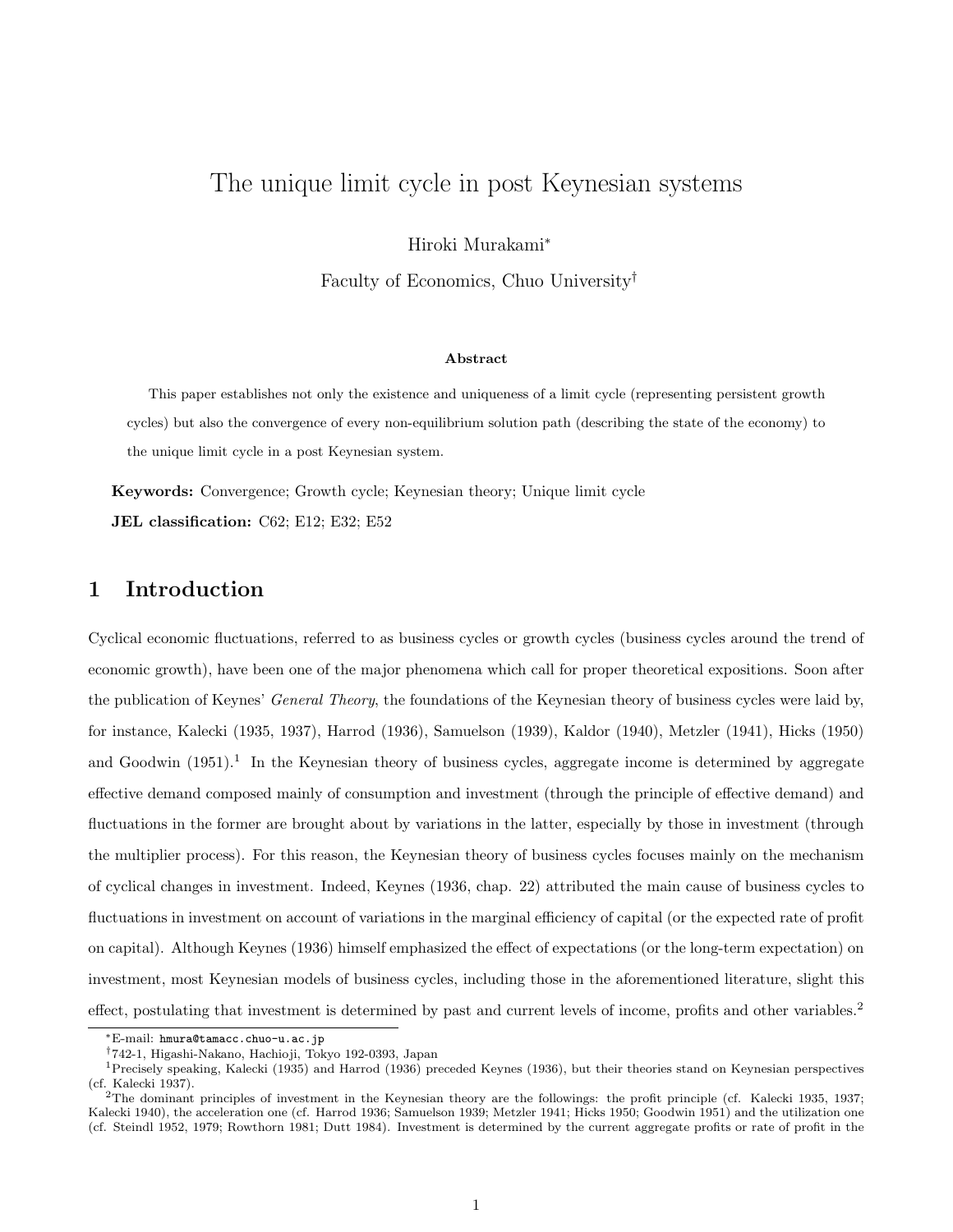To understand the mechanism of business cycles in depth, it may be necessary to explore the role of expectations in investment, following Keynes' (1936) view.

Recently, Murakami (2018, 2020b) examined the effect of expectations on investment and established the existence and uniqueness of a limit cycle, which is regarded as persistent growth cycles, in a post Keynesian system.<sup>3</sup> It was found in Murakami (2018, 2020b) that the existence and uniqueness of a limit cycle is obtained under reasonable assumptions if investment (or the rate of capital formation) is highly elastic to the expected rate of profit and the latter is frequently revised in response to the realized rate of profit. In particular, the uniqueness (as well as existence) of a limit cycle is the distinguished contribution of this paper because it has rarely been explored until the recent studies by Murakami (2018, 2019, 2020a) due to technical difficulty.<sup>4</sup> In Murakami (2018, 2020b), however, the existence and uniqueness of a limit cycle was only confirmed but the convergence of solution paths, which describe the states of the macroeconomic system, to the unique limit cycle was not discussed.

The purpose of this paper is to generalize the conclusion of Murakami's (2018) analysis verifying that, if the revision speed of the expected rate of profit is high enough, every solution path, except for the one starting at the long-run equilibrium, converges to the unique limit cycle, regardless its initial condition. By so doing, we shall demonstrate the inevitability of persistent business cycles in capitalist economies. This paper is organized as follows. In Section 2, we shall formalize a post Keynesian system. In Section 3, we shall analyze the post Keynesian system to establish not only the existence and uniqueness of a limit cycle but also the convergence to the unique limit cycle. In Section 4, we shall conclude this paper. In Appendix, we shall present the mathematical theorem employed in our analysis.

### 2 The post Keynesian system

In this section, we shall formalize a post Keynesian system. In what follows, we shall make use of the following notations; let  $\mathbb{R}^n$ ,  $\mathbb{R}^n_+$  and  $\mathbb{R}^n_{++}$  denote the *n*-dimensional Euclidean space, the subspace of  $\mathbb{R}^n$  composed of all nonnegative vectors and the subspace of  $\mathbb{R}^n$  composed of all strict positive vectors, respectively; let  $\dot{v}$  stand for the time derivative of v, i.e.,  $\dot{v} \equiv dv/dt$ .

first, by the current changes in aggregate income in the second and by the current rate of utilization, which is usually identified with the ratio of aggregate income to stock of capital, in the last. Unlike Keynes' (1936, chap. 11) theory of investment, these principles do not put much stress on the role of expectations in decision makings on investment.

<sup>3</sup>Benassy (1984) and Franke (2012, 2014) verified the existence of a periodic orbit in Keynesian models in which investment is affected by expected aggregate demand or the expected rate of profit, but they failed to examine the uniqueness of it.

<sup>4</sup>Until Murakami (2018, 2019, 2020a), the uniqueness of a limit cycle in models of business cycles was investigated by Ichimura (1955), Kosobud and O'Neill (1972), Lorenz (1986, 1993), Galeotti and Gori (1989) and Sasakura (1996) alone, as far as we know.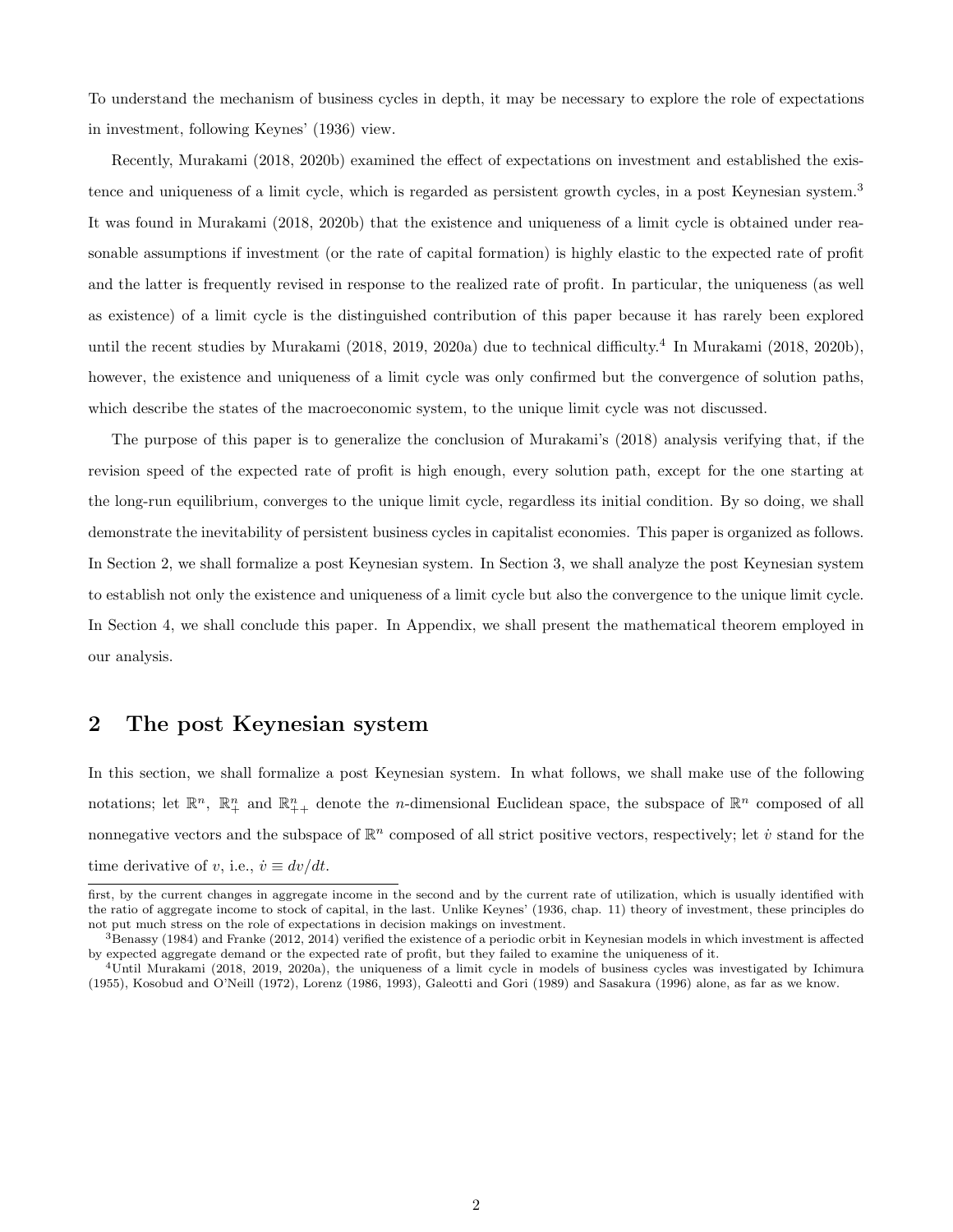### 2.1 Aggregate consumption and saving

We shall assume that aggregate saving is determined in the following way:

$$
S = s_c \Pi + s_w (Y - \Pi) - A,\tag{1}
$$

where  $s_c$  and  $s_w$  are, respectively, positive and nonnegative constants with  $s_w \leq s_c < 1$ . In (1), Y, S, II and A stand for, respectively, aggregate income, aggregate saving, aggregate profits (capitalists' income), aggregate autonomous consumption, which shall be referred to simply as "autonomous demand" in this paper;<sup>5</sup>  $s_c$  and  $s_w$  represent the marginal propensities to save of capitalists and workers, respectively.<sup>6</sup>

We shall also postulate that aggregate share of capital (or aggregate share of profits) is constant.<sup>7</sup> Aggregate profits can then be written as

$$
\Pi = \pi Y,\tag{2}
$$

where  $\pi$  is a positive constant less than unity. In (2),  $\pi$  represents aggregate share of capital. Thus, we can express aggregate saving in the following way:

$$
S = s\Pi - A,\tag{3}
$$

where s is a positive constant defined by  $8$ 

$$
s = \frac{s_c \pi + s_w (1 - \pi)}{\pi} = s_c + s_w \frac{1 - \pi}{\pi}.
$$

#### 2.2 Aggregate investment

In the light of Keynes' (1936, chap. 11) theory of investment, we shall postulate that the (gross) rate of capital formation (or the ratio of investment to capital stock) is positively influenced by the expected rate of profit on

<sup>5</sup>Our aggregate autonomous demand A can be regarded as aggregate base (or fundamental) consumption. It can also be viewed as autonomous government expenditure or autonomous exports as in the literature on autonomous demand (cf. Trezzini 1995; Serrano 1995; Allain 2015; Lavoie 2016; Dutt 2019).

<sup>&</sup>lt;sup>6</sup>In this paper, we shall follow the post Keynesian (or Kaleckian) hypothesis that workers and capitalists may differ in spending behavior (cf. Kaldor 1955-1956; Pasinetti 1962).

<sup>7</sup>This postulate is consistent with Kaldor's (1961) stylized fact. According to Karabarbounis and Neiman (2014) and Jones (2016), the U.S. share of capital was almost constant (about 34.2 percent) until around 2000, while it has recently been rising (to 38.7 percent by 2012). In this respect, the postulate does not reflect the recent trend, but it works well as a first approximation to the reality because the recent rise in aggregate share of capital is only slight (at least in most developed countries).

<sup>8</sup>The saving function (3) is similar to Kalecki's (1935), but we allow for the possibility that workers also save. As we shall see, if the marginal propensities to save are the same between capitalists and workers (or if  $s_c = s_w$ ), our post Keynesian system reduces to Murakami's (2018).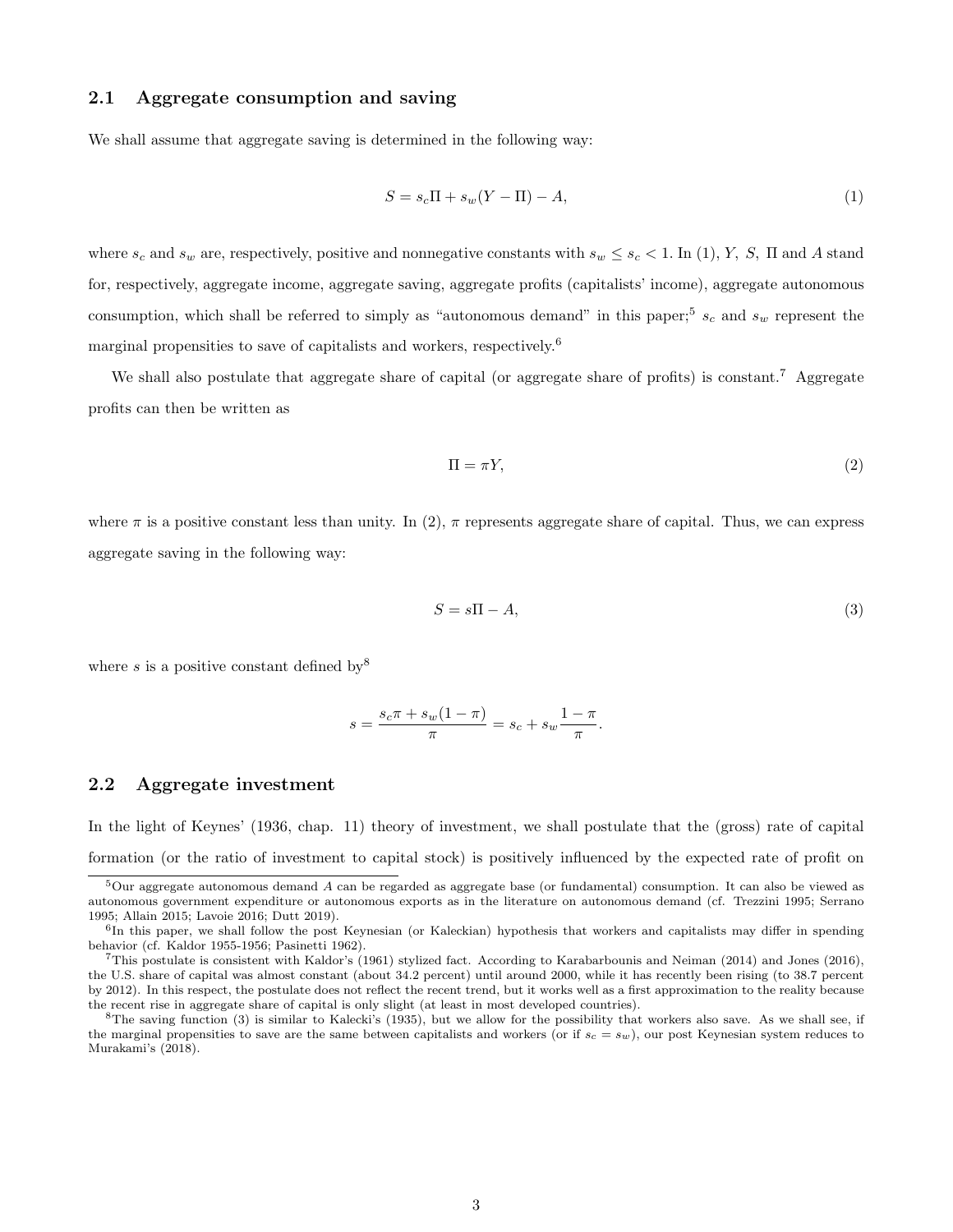capital in the following way:<sup>9</sup>

$$
I = f(r^e)K.\t\t(4)
$$

In (4), I, K and  $r^e$  stand for aggregate gross investment, aggregate capital stock and the expected rate of profit on capital, respectively; f is the gross capital formation function, whose characteristics shall be discussed below. The investment function formalized reflects Keynes' (1936) theory of investment because it emphasizes the influence of the expected rate of profit (or the marginal efficiency of capital) on investment.<sup>10</sup>

Concerning the capital formation function  $f$ , we shall make the following reasonable assumption.

**Assumption 1.** The nonnegative-valued function  $f : \mathbb{R}_+ \to \mathbb{R}_+$  is continuously differentiable for every  $r^e \in \mathbb{R}_+$ , and the following condition is satisfied for every  $r^e \in \mathbb{R}_+$ :

$$
f'(r^e) > 0.\tag{5}
$$

Assumption 1 can be seen as reasonable because condition (5) simply implies that the rate of gross capital formation is nonnegative, which is required by its definition, and is a strictly increasing function of the expected rate of profit  $r^e$ .

#### 2.3 The rate of profit

The Keynesian principle of effective demand implies that aggregate saving is adjusted to aggregate investment in the following way:

$$
S=I,
$$

which determines aggregate profits as follows:

$$
\Pi = \frac{1}{s} [f(r^e)K + A].
$$

The (actual or realized) rate of profit can be derived by dividing both sides by aggregate capital stock as follows:

$$
r = \frac{\Pi}{K} = \frac{1}{s} \left[ f(r^e) + \frac{1}{k} \right].
$$
\n
$$
(6)
$$

In (6), r and k stand for the rate of profit  $\Pi/K$  and the ratio of aggregate stock of capital to autonomous demand  $K/A$ , respectively. This equation implies that the actual rate of profit r is determined by the expected rate of profit

 $9$ The marginal efficiency of capital, defined by Keynes (1936), is nothing but the expected rate of profit on capital determined by the long-term expectation.

 $10$ The investment function (4) is consistent with Robinson's (1962) theory of investment.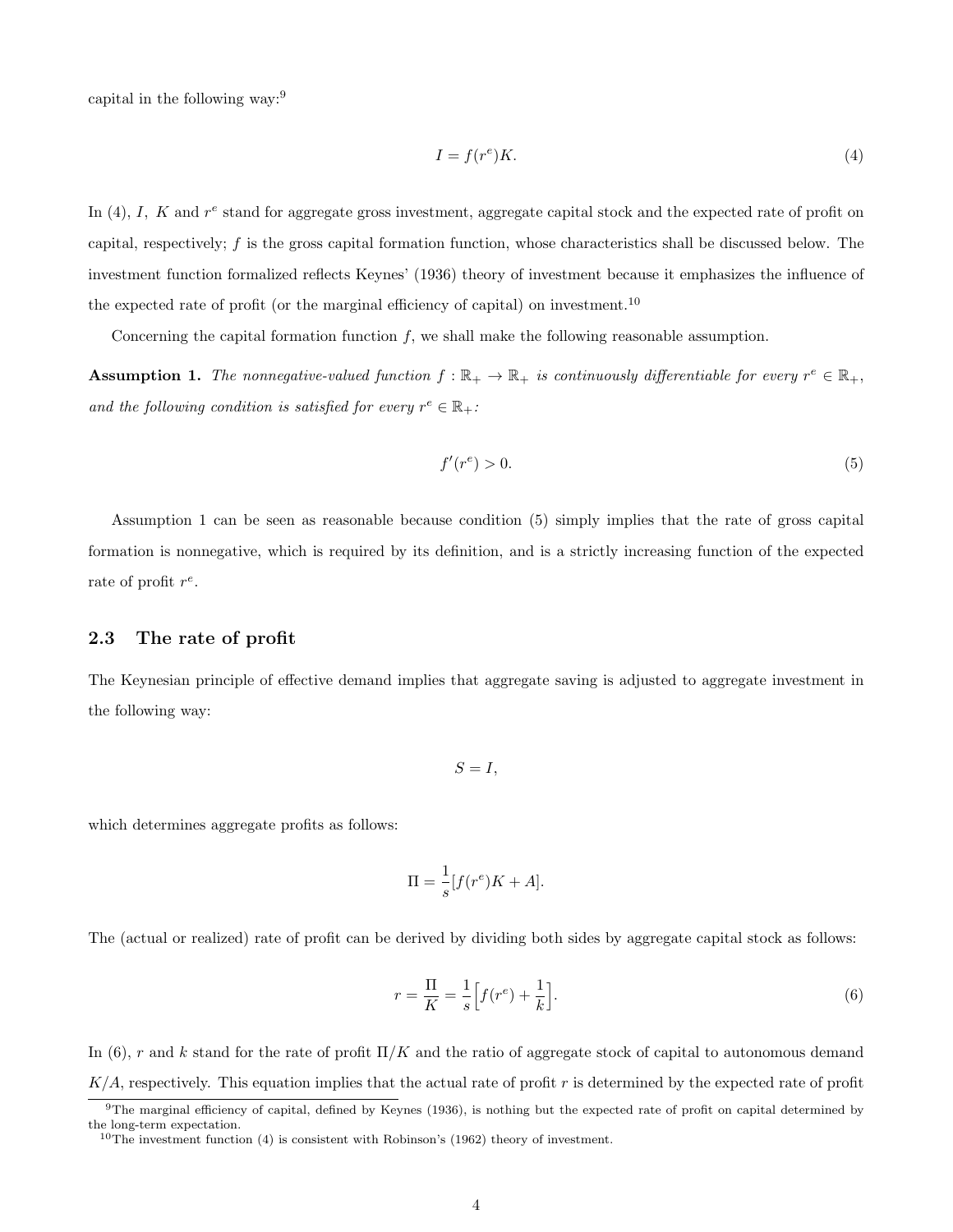$r^e$  through investment.<sup>11</sup>

### 2.4 Revisions of the expected rate of profit

It is seen from (6) that the actual or realized rate of profit r is not necessarily equal to the expected one  $r^e$ . It is natural to think that the latter is changed based on the former. To describe the revision process, we shall assume that the expected rate of profit  $r^e$  is adaptively revised reflecting on the actual or realized rate of profit r in the following fashion:<sup>12</sup>

$$
\dot{r}^e = \alpha(r - r^e),
$$

or

$$
\dot{r}^e = \alpha \left\{ \frac{1}{s} \left[ f(r^e) + \frac{1}{k} \right] - r^e \right\},\tag{7}
$$

where  $\alpha$  is a positive constant. In (7),  $\alpha$  can be regarded as the speed or frequency of revisions of the long-term expectation, based on which the expected rate of profit is determined.

#### 2.5 Aggregate capital formation

Aggregate capital formation process can be described as follows:

$$
\dot{K} = I - \delta K,
$$

or

$$
\dot{K} = [f(r^e) - \delta]K,\tag{8}
$$

where  $\delta$  is a positive constant. In (8),  $\delta$  represents the constant rate of capital depreciation.

### 2.6 Changes in autonomous demand

To allow for changes in autonomous demand  $A$ , we shall assume that it varies at a constant rate as follows:<sup>13</sup>

$$
\dot{A} = aA,\tag{9}
$$

<sup>&</sup>lt;sup>11</sup>The ratio of aggregate income to stock of capital  $Y/K$  is proportionate to the rate of profit  $\Pi/K$  due to (2).

 $12$ For a justification of adaptive expectation formations in nonlinear systems including ours, see Murakami (2018).

<sup>&</sup>lt;sup>13</sup>In the literature on autonomous demand (cf. Trezzini 1995; Serrano 1995; Allain 2015; Lavoie 2016; Dutt 2019), its rate of change is assumed to be exogenously given (this is the reason for the name of "autonomous" demand). We can also suppose that autonomous component of aggregate consumption A changes at the same rate as the rate of change in population (cf. Murakami 2018).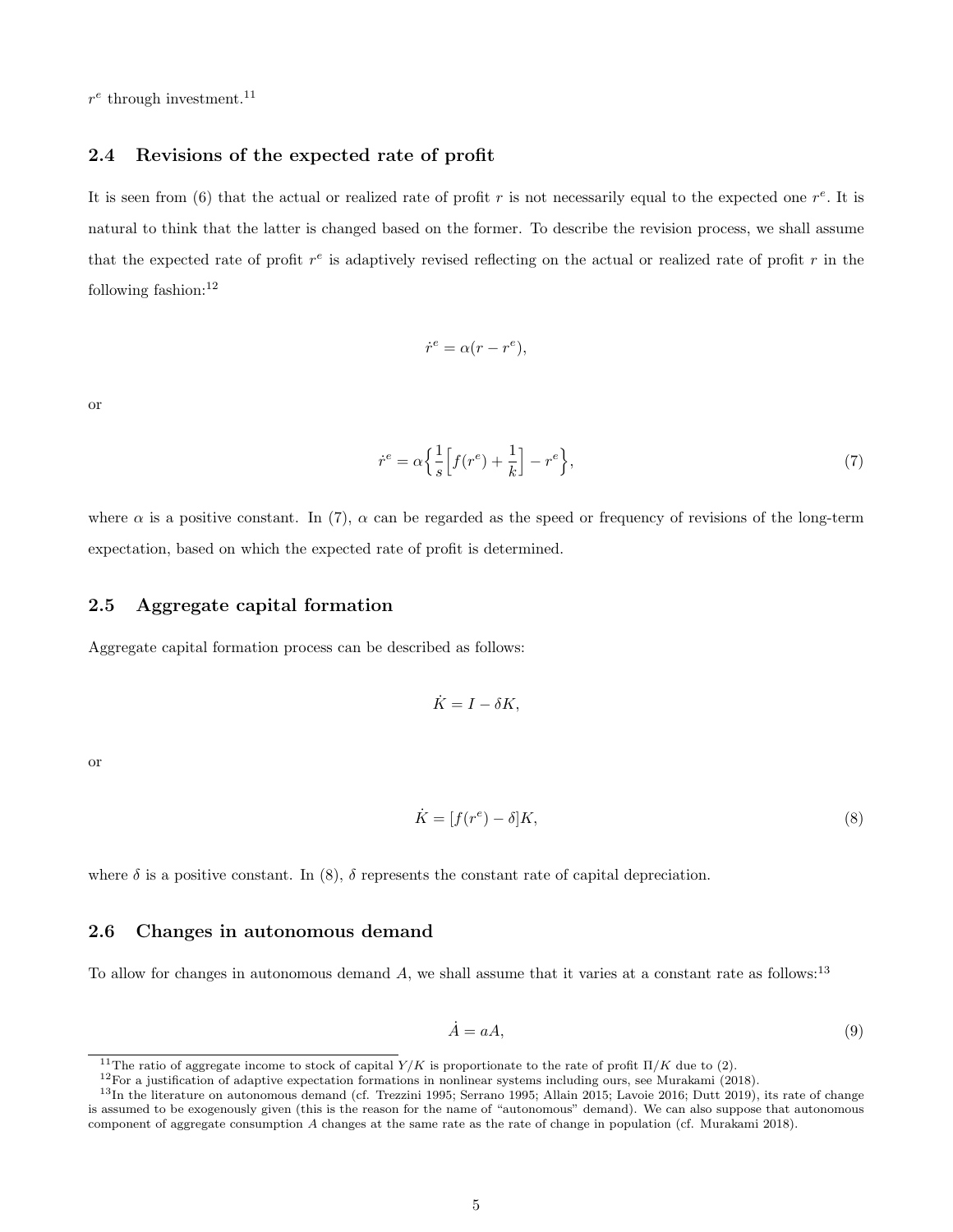where  $a$  is a real constant. As we shall see, the rate of change in autonomous demand  $a$  can be zero or negative provided that  $\delta + a > 0$  (cf. Assumption 2). Note that with the initial value of A given, equation (9) is equivalent to

$$
A(t) = A(0) \exp(at) > 0,\tag{10}
$$

where  $A(0)$  is a positive constant which represents the (positive) initial value of A for  $t = 0$  and the inequality holds for all  $t \geq 0$ .

In the light of  $(8)$  and  $(9)$ , the dynamics of the ratio of capital stock to autonomous demand k can be represented as follows:

$$
\dot{k} = \frac{\dot{K}}{A} - \frac{K}{A} \frac{\dot{A}}{A},
$$

or

$$
\dot{k} = [f(r^e) - (\delta + a)]k. \tag{11}
$$

#### 2.7 Full system: System (K)

We are now ready to formalize our Keynesian system in the following way:

$$
\dot{r}^e = \alpha \left\{ \frac{1}{s} \left[ f(r^e) + \frac{1}{k} \right] - r^e \right\},\tag{7}
$$

$$
\dot{k} = [f(r^e) - (\delta + a)]k. \tag{11}
$$

In what follows, we shall denote the system of  $(7)$  and  $(11)$  by "System  $(K)$ ."<sup>14</sup>

### 3 Analysis

We shall now analyze our System  $(K)$  to examine the existence and uniqueness of a limit cycle, which can be viewed as persistent growth cycles, and the convergence of every non-equilibrium solution path to the unique limit cycle.

### 3.1 Existence and uniqueness of equilibrium

We shall now define an equilibrium point of System (K). A point  $(r^e, k) \in \mathbb{R}^2_{++}$  is said to be an equilibrium point of System (K) if  $\dot{r}^e = 0$  and  $\dot{k} = 0$  at this point.<sup>15</sup> Then, an equilibrium point of System (K), denoted by  $(r^*, k^*)$ ,

 $14$ As we have observed, System (K) is a generalized version of Murakami's (2018) post Keynesian system (System (PK)) in that the marginal propensities to save may differ between workers and capitalists.

<sup>&</sup>lt;sup>15</sup>By this definition,  $k = 0$  is ruled out as an equilibrium value of k.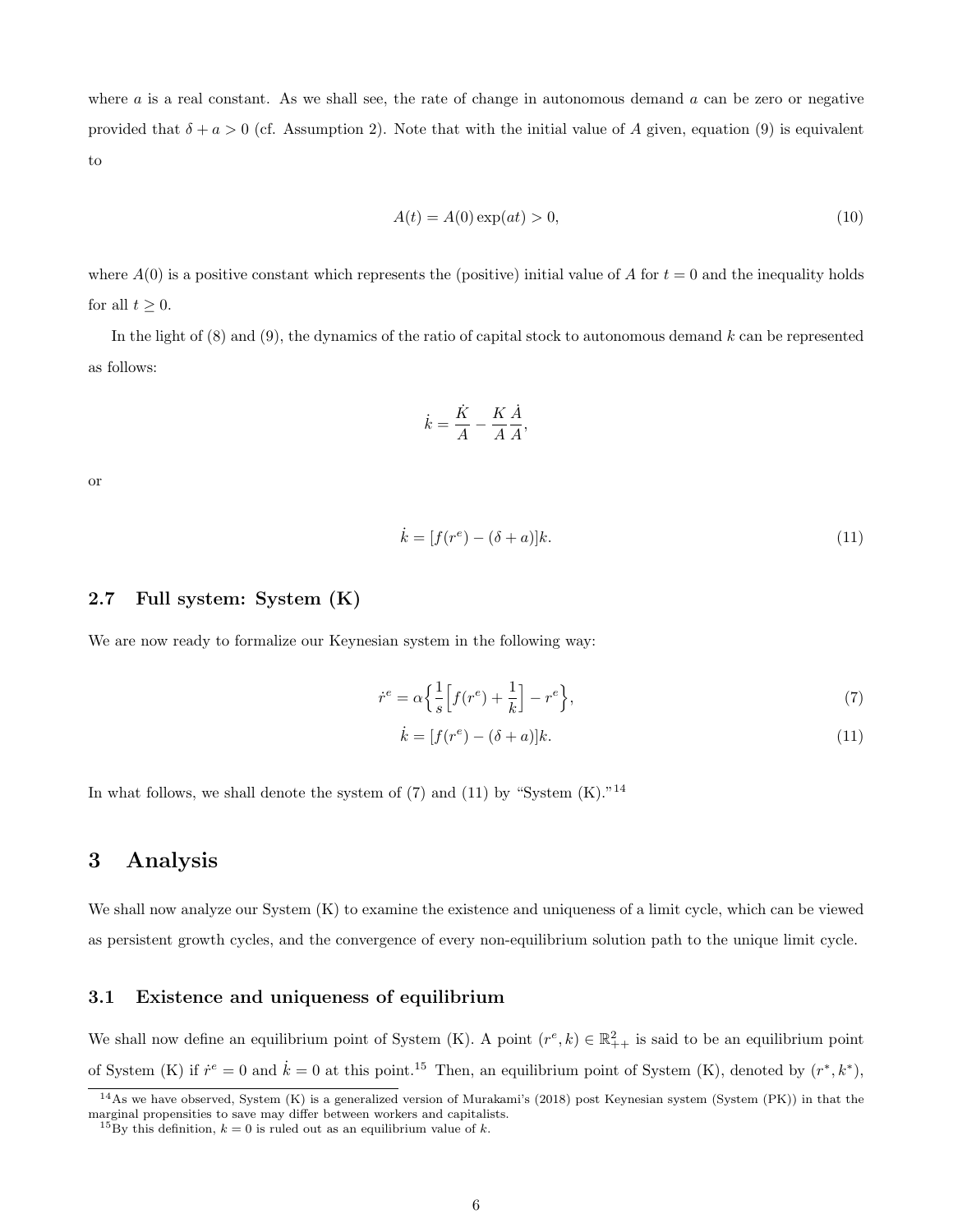can be defined as a solution of the following simultaneous equations:

$$
0 = \frac{1}{s} \left[ f(r^e) + \frac{1}{k} \right] - r^e,
$$
  

$$
0 = f(r^e) - (\delta + a).
$$

The unique equilibrium point of System  $(K)$ , if it exists, is given as follows:

$$
(r^*, k^*) = \left(f^{-1}(\delta + a), \frac{1}{sf^{-1}(\delta + a) - (\delta + a)}\right).
$$
 (12)

To ensure the existence and uniqueness of an equilibrium point of System (K), we shall make the following assumption.

Assumption 2. The following conditions are satisfied:

$$
f(0) < \delta + a < \lim_{r^e \to \infty} f(r^e),\tag{13}
$$

$$
f\left(\frac{\delta+a}{s}\right) < \delta+a.\tag{14}
$$

Under Assumption 1, condition (13) ensures the existence and uniqueness of  $f^{-1}(\delta + a) > 0$ . Also, conditions and (13) and (14) imply that

$$
0 < \frac{\delta + a}{s} < f^{-1}(\delta + a),
$$

or

$$
sf^{-1}(\delta + a) - (\delta + a) > 0.
$$
 (15)

Thus, Assumptions 1 and 2 guarantee the existence of the unique equilibrium point of System (K), defined in (12).

### 3.2 System (K) reformulated

We shall reformulate System  $(K)$  as a generalized Liénard system.<sup>16</sup> The reformulation facilitates our analysis of System (K).

For reformulation, we shall introduce the following new variables:

$$
x = r^e - r^*,\tag{16}
$$

$$
y = \ln k^* - \ln k,\tag{17}
$$

 $16$  For a brief exposition of generalized Liénard systems, see Appendix. For other applications of theory of generalized Liénard systems to economic theory, see Murakami (2018, 2019, 2020a).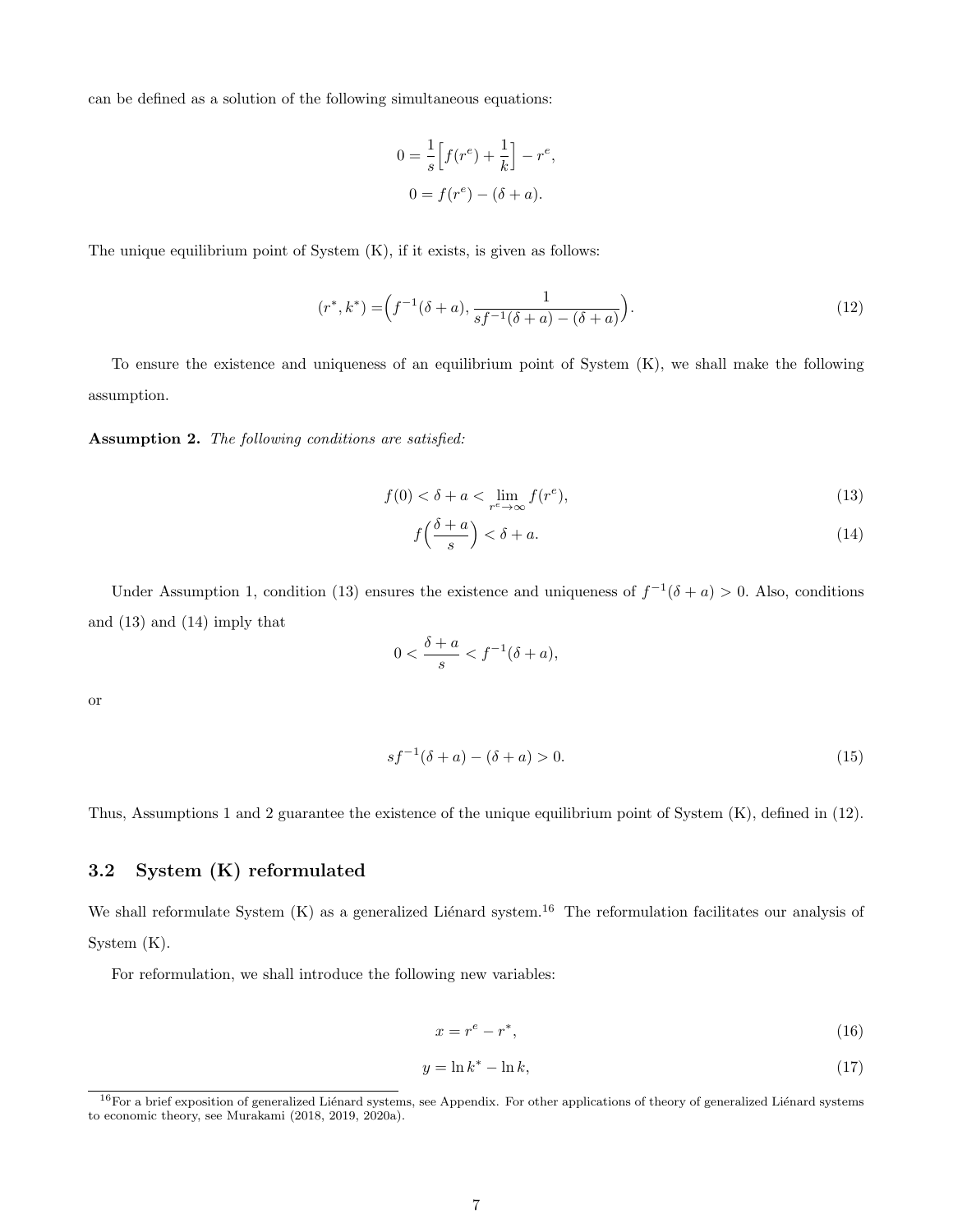where  $(r^*, k^*)$  is defined by (12) and "ln" represents the natural logarithm (note that  $k^*$  is positive under Assumption 2).

Substituting the variables defined in  $(16)$  and  $(17)$  in System  $(K)$ , we can reduce System  $(K)$  to the following one:

$$
\dot{x} = \phi(y) - F(x),\tag{18}
$$

$$
\dot{y} = -g(x),\tag{19}
$$

where

$$
g(x) = f(f^{-1}(\delta + a) + x) - (\delta + a),
$$
\n(20)

$$
F(x) = \alpha \left[ x - \frac{1}{s} g(x) \right],\tag{21}
$$

$$
\phi(y) = \alpha \Big[ f^{-1}(\delta + a) - \frac{\delta + a}{s} \Big] [\exp(y) - 1]. \tag{22}
$$

In what follows, we shall denote the system of equations (18) and (19) with (20)-(22) by "System  $(K^*)$ ." It is seen from Appendix that System  $(K^*)$  can be classified as a generalized Liénard system. Note that the unique equilibrium of System  $(K^*)$  is  $(x^*, y^*) = (0, 0)$ , which corresponds to the unique one of System  $(K)$ ,  $(r^*, k^*)$ .

### 3.3 Existence and uniqueness of a solution path

Before exploring the characteristics of System (K), we shall confirm that for every initial condition  $(r^e(0), k(0)) \in$  $\mathbb{R}^2_{++}$ , System (K) has a unique solution path  $(r^e(t), k(t)) \in \mathbb{R}^2_{++}$  for all  $t \geq 0$ . For this purpose, it is necessary and sufficient to verify that for every initial condition  $(x(0), y(0)) \in D$ , System  $(K^*)$  has a unique solution path  $(x(t), y(t)) \in D$  for all  $t \geq 0$ , where D is defined as follows:

$$
D = \{(x, y) \in \mathbb{R}^2 : x > -r^*\}.
$$
\n(23)

We shall now make two additional assumptions for our analysis. The first assumption is given as follows.

Assumption 3. The following condition is satisfied:

$$
f'(f^{-1}(\delta + a)) > s.
$$
 (24)

Assumption 3 means that investment or capital formation is sufficiently elastic to changes in the expected rate of profit at the unique equilibrium. In this respect, it is consistent with Keynes' (1936) view that variations in the expected rate on profit (the marginal efficiency of capital) give rise to violent changes in investment.<sup>17</sup> It also

<sup>&</sup>lt;sup>17</sup>As Murakami (2018) argued, Assumption 3 does not violate the so-called Keynesian stability condition that the marginal propensity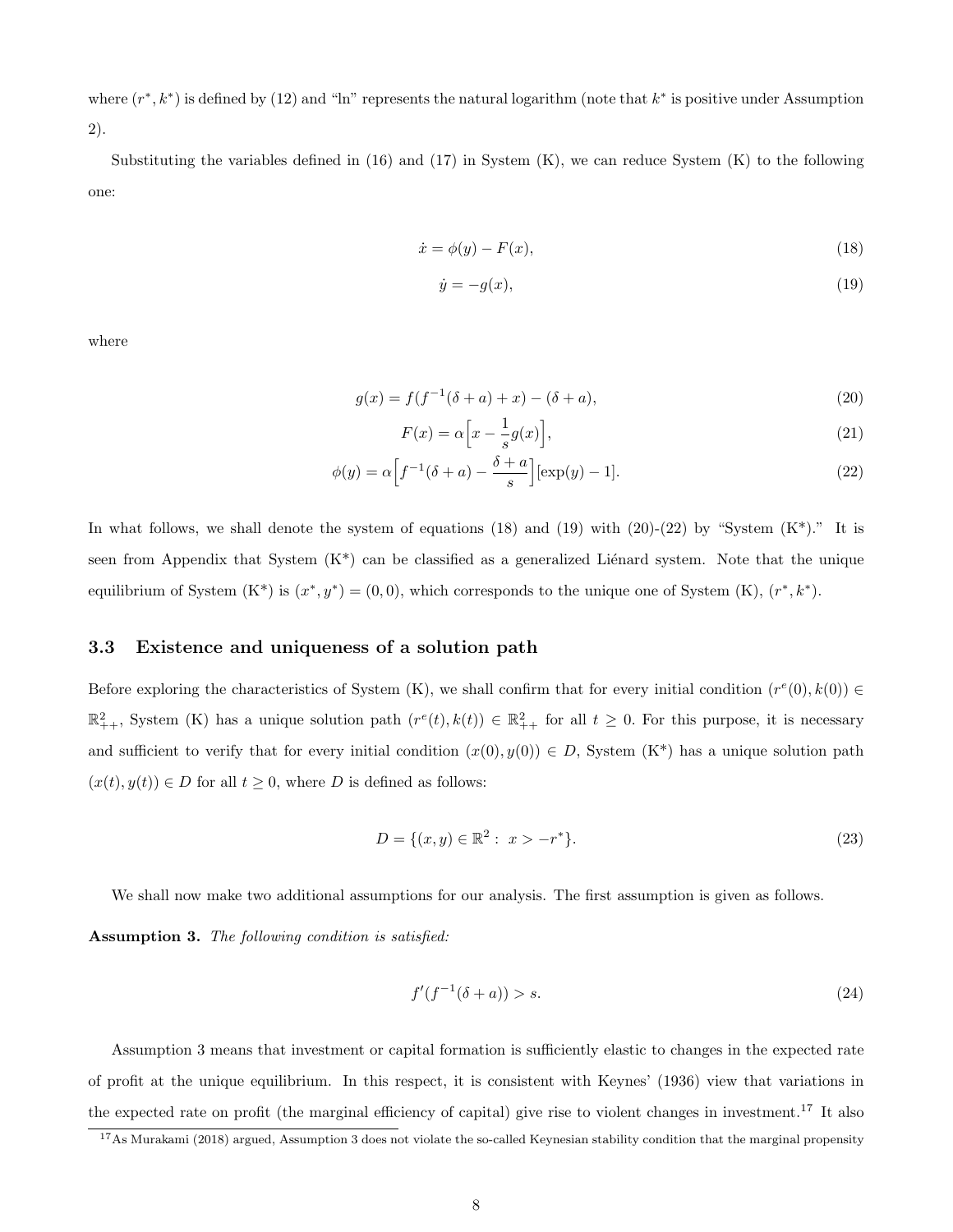concerns the (in)stability of the unique equilibrium of System  $(K)$  or  $(K^*)$ . The Jacobian matrix of System  $(K^*)$ evaluated at the unique equilibrium is given as follows:

$$
J^* = \begin{pmatrix} -F'(0) & \phi'(0) \\ -g'(0) & 0 \end{pmatrix} = \begin{pmatrix} \alpha[f'(f^{-1}(\delta+a))/s - 1] & \alpha[f^{-1}(\delta+a) - (\delta+a)/s] \\ -f'(f^{-1}(\delta+a)) & 0 \end{pmatrix}.
$$

The trace and determinant of  $J^*$  are given by

$$
\operatorname{tr} J^* = \alpha \Big[ \frac{f'(f^{-1}(\delta + a))}{s} - 1 \Big] > 0,
$$
  

$$
\operatorname{det} J^* = \alpha f'(f^{-1}(\delta + a)) \Big[ f^{-1}(\delta + a) - \frac{\delta + a}{s} \Big] > 0,
$$

where these inequalities hold under Assumptions 2 and 3. The unique equilibrium of System  $(K^*)$  is then locally asymptotically totally unstable.<sup>18</sup>

The second assumption is concerned with the form of the capital formation function  $f^{19}$ 

Assumption 4. The following condition is satisfied:

$$
\lim_{r^e \to \infty} [sr^e - f(r^e)] = \infty. \tag{25}
$$

There exist exactly two nonnegative constants  $\underline{r}^e$  and  $\overline{r}^e$  with  $\underline{r}^e < \overline{r}^e$  such that the following condition is satisfied:

$$
f'(r^e) = s. \tag{26}
$$

Furthermore, the following condition is satisfied:

$$
f(\overline{r}^e) < s\overline{r}^e. \tag{27}
$$

As we shall see, Assumption 4 plays a pivotal role for analysis. In particular, condition (25) is vital for establishing the existence and uniqueness of a solution path and of a limit cycle in System  $(K)$  or  $(K^*)$ . This assumption is, on the other hand, reasonable because it holds if  $f$  is a logistic function with empirically plausible parameters as shown in Murakami (2019, 2020a).

Under Assumptions 1-4, the capital formation function f can be drawn as in figure 1. It can be seen from this figure that  $f$  has a sigmoid shape as in Kaldor's  $(1940)$  investment function.

to save is larger than that to invest (with respect to the current income) (cf. Marglin and Bhaduri 1990). This condition does not necessarily guarantee the local asymptotic stability of the long-run equilibrium, if investment is influenced by the expected rate of profit. For debates on the Keynesian stability condition, see, for instance, Hein et al. (2011) or Skott (2012).

<sup>&</sup>lt;sup>18</sup>We mean by the term "local asymptotic total instability" that the equilibrium point under consideration is either an unstable node or an unstable focus, i.e., that the trace and determinant of the Jacobian matrix evaluated at this equilibrium point are both positive.  $19$ It is conceptually identical with Murakami's (2018, p. 298, Assumption 4), whose error was corrected by Murakami (2020b).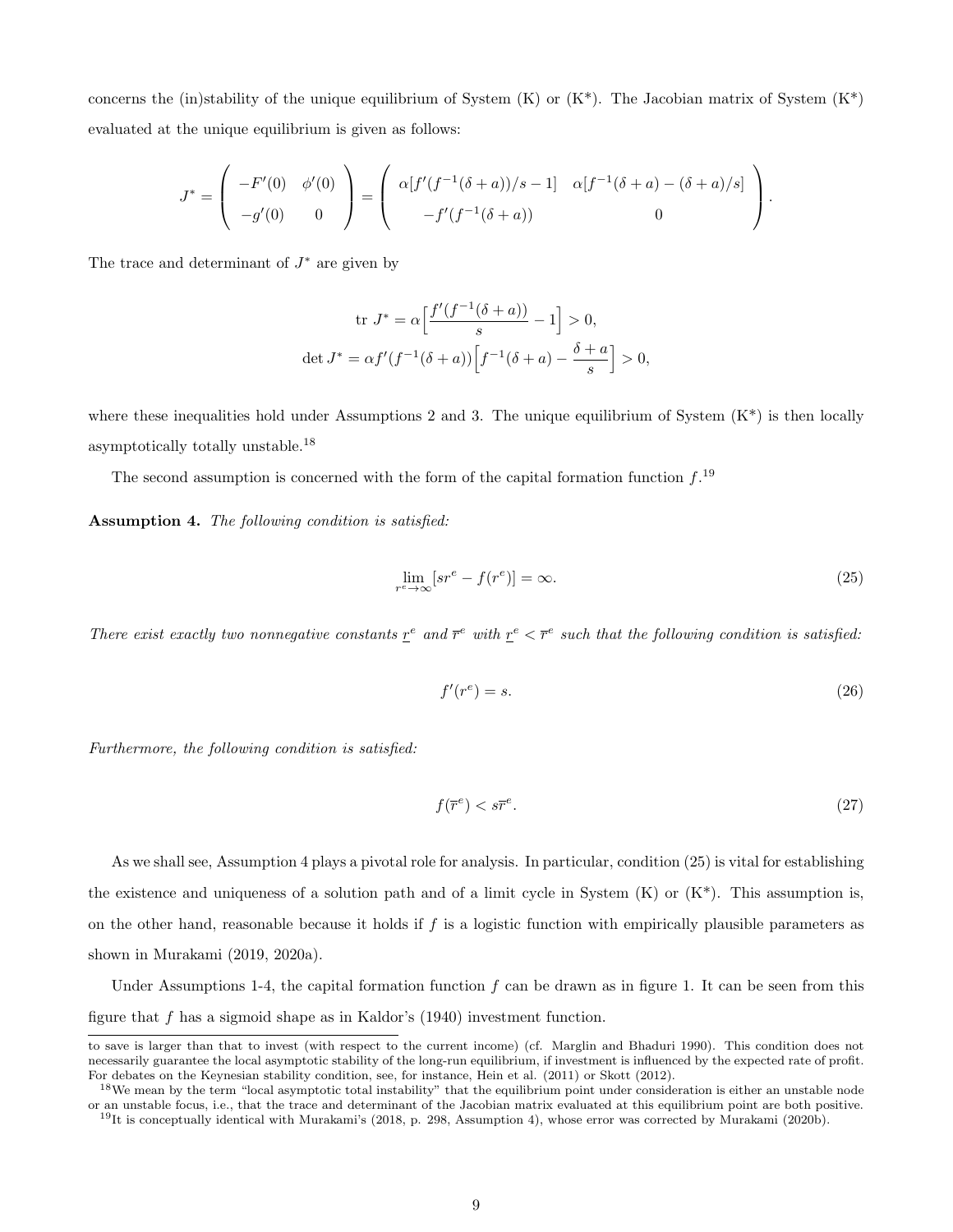

Figure 1: Capital formation function f

We shall take a close look at the phase diagram of System  $(K^*)$  to examine the characteristics of solution paths of System (K). Since the locus  $\dot{y} = 0$  is given by  $x = 0$  due to (19) and (20), we shall look into that of  $\dot{x} = 0$ . Since the locus  $\dot{x} = 0$  is given by  $\phi(y) = F(x)$ , we shall now have a close look at  $F(x)$ . Because of (12), (16) and (21), condition  $(25)$  implies<sup>20</sup>

$$
\lim_{x \to \infty} F(x) = \infty. \tag{28}
$$

Also, it follows from Assumptions 1-3 (and (15)) that

$$
F(-r^*) = -\alpha \Big[ f^{-1}(\delta + a) - \frac{\delta + a}{s} + \frac{f(0)}{s} \Big] < 0,\tag{29}
$$

$$
F'(0) = \alpha \left[ 1 - \frac{f'(f^{-1}(\delta + a))}{s} \right] < 0. \tag{30}
$$

Due to  $F(0) = 0$  (by (21)), it is seen from (30) that, there exists a sufficiently small positive  $\varepsilon$  such that  $F(-x) > 0$ and  $F(x) < 0$  for every  $x \in (0, \varepsilon)$ . It then follows from the continuity of  $F'(x)$  (by Assumption 1) and from (28) and (29) that  $F'(x) = 0$  has at least one root both in  $(-r^*, 0)$  and in  $(0, \infty)$ , respectively. Since  $F'(x) = 0$  is equivalent to  $f'(r^*+x) = s$  for  $x \geq -r^*$ , it is known from Assumption 4 that  $F'(x) = 0$  has exactly two roots and and that the smaller one  $\underline{x}' = \underline{r}^e - r^*$  lies in  $(-r^*, 0)$ , while the bigger one  $\underline{x}' = \overline{r}^e - r^*$  in  $(0, \infty)$ . We can also find from (30) that  $F(\underline{x}') > 0$  and  $F(\overline{x}') < 0$  are a local maximum and a local minimum, respectively. Moreover, we can see from the continuity of F that  $F(x) = 0$  has exactly two roots  $\underline{x}_0$  and  $\overline{x}_0$ , besides  $x = 0$ , in  $(-r^*, \infty)$  with  $-r^* < \underline{x}_0 < \underline{x}'$ and  $\bar{x}_0 > \bar{x}'$ . Thus, the graph of  $F(x)$  can be drawn as in figure 2.

 $^{20}\text{As}$  we shall see, condition (28) plays a vital role for our analysis.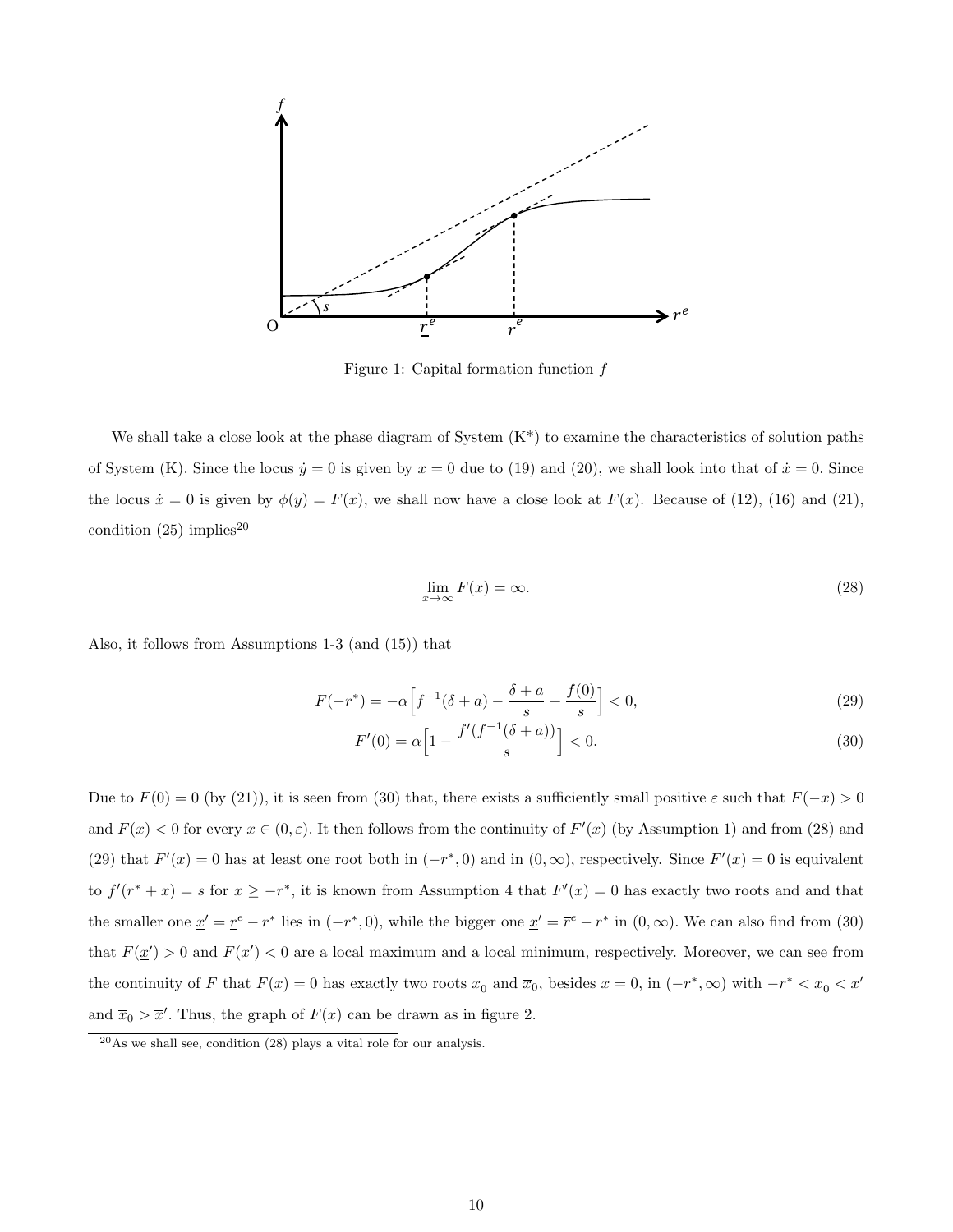

Figure 2: Graph of  $F(x)$ 

Now we shall turn to the locus  $\dot{x} = 0$  or  $\phi(y) = F(x)$ . It follows from (20)-(22) that the locus is given by

$$
\phi(y) = \alpha \Big[ f^{-1}(\delta + a) - \frac{\delta + a}{s} \Big] [\exp(y) - 1] = \alpha \Big[ x - \frac{f(f^{-1}(\delta + a) + x) - (\delta + a)}{s} \Big] = F(x),
$$

or

$$
\exp(y) = 1 + \frac{sF(x)}{\alpha[sf^{-1}(\delta + a) - (\delta + a)]} = \frac{s(r^* + x) - f(r^* + x)}{s f^{-1}(\delta + a) - (\delta + a)}.\tag{31}
$$

Thus, for the locus  $\dot{x} = 0$  to be well-defined at least for  $x \geq x_0$ , it is necessary and sufficient that the right-hand side of (31) is positive for every  $x \geq x_0$ .<sup>21</sup> Since it is known from figure 2 that the minimum of  $F(x)$  for  $x \geq x_0$  is given at  $x = \overline{x}' = \overline{r}^e - r^*$ , the following condition is sufficient for the locus  $\dot{x} = 0$  to be well-defined:

$$
1 + \frac{sF(\overline{x}')}{\alpha[sf^{-1}(\delta + a) - (\delta + a)]} = \frac{s(\overline{r}^e) - f(\overline{r}^e)}{sf^{-1}(\delta + a) - (\delta + a)} > 0.
$$

This is fulfilled by condition  $(27)$  in Assumption 4. Also, it is seen from that for every real y,

$$
\dot{x}|_{x=-r^*} = [\phi(y) - F(x)]|_{x=-f^{-1}(\delta+a)} = \alpha \left\{ \left[ f^{-1}(\delta+a) - \frac{\delta+a}{s} \right] \exp(y) + \frac{1}{s} f(0) \right\} > 0,
$$
\n(32)

where the inequality follows from  $f(0) \ge 0$  and (15) (due to Assumptions 1 and 2). This indicates that the line  $x = -r^*$  is wholly located on the region  $\dot{x} > 0$  or  $\phi(y) > F(x)$  (and that the locus  $\dot{x} = 0$  never intersects with the line  $x = -r^*$ ). Therefore, the phase diagram of System (K<sup>\*</sup>) can be drawn as in figure 3.<sup>22</sup>

<sup>&</sup>lt;sup>21</sup>For our analysis, it is vital for proving the existence and uniqueness of a solution path of System (K) or (K\*) that the locus  $\dot{x} = 0$ or  $\phi(y) = F(x)$  is well-defined for  $x \geq x_0$  (cf. Appendix).

<sup>&</sup>lt;sup>22</sup>Note that Assumption 4 (or condition (28)) ensures that, for every (especially, large)  $y > 0$ , there exists a unique x such that the locus  $\dot{x} = 0$  or (31) passes through  $(x, y)$ ; if condition (25) is dropped, there may exist a (sufficiently large)  $y > 0$  such that no x satisfies (31) because the left-hand side of (31) tends to  $\infty$  as  $y \to \infty$ . As we shall see, this fact is vital for the existence and uniqueness of a solution path, as well as of a limit cycle, in System (K\*).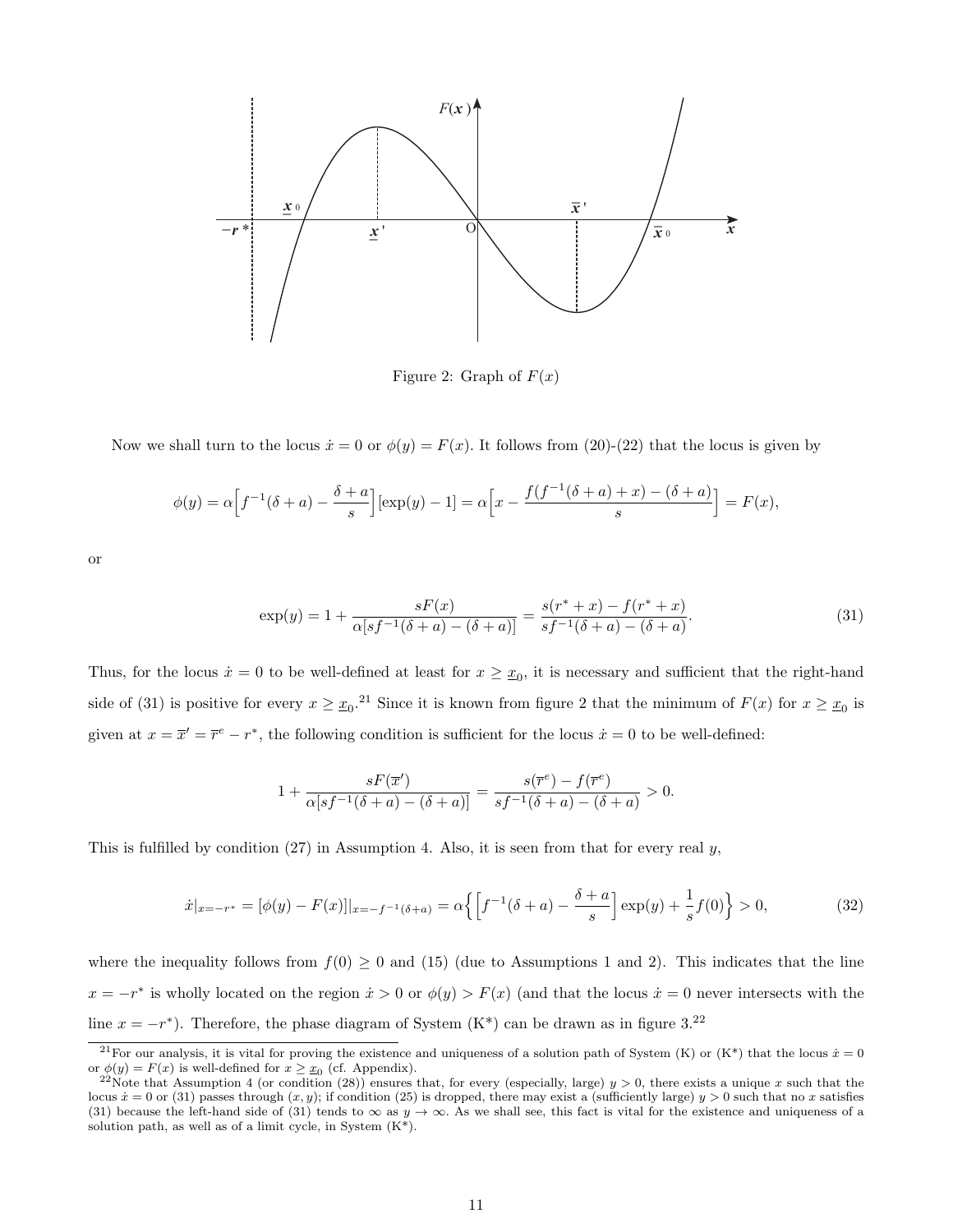

Figure 3: Phase diagram of System  $(K^*)$ 

For our analysis, we shall divide the region  $D$ , excluding the origin, into the following four parts (cf. figure 3) to examine non-equilibrium solution paths of System  $(K^*)$ , where D is defined by  $(23)$ :<sup>23</sup>

$$
D_1 = \{(x, y) \in D : \dot{x} > 0, \dot{y} > 0\} = \{(x, y) \in \mathbb{R}^2 : -r^* < x < 0, \phi(y) > F(x)\},\tag{33}
$$

$$
D_2 = \{(x, y) \in D \setminus (0, 0) : \dot{x} \ge 0, \dot{y} \le 0\} = \{(x, y) \in \mathbb{R}^2 \setminus (0, 0) : x \ge 0, \phi(y) \ge F(x)\},\tag{34}
$$

$$
D_3 = \{(x, y) \in D : \dot{x} < 0, \ \dot{y} < 0\} = \{(x, y) \in \mathbb{R}^2 : \ x > 0, \ \phi(y) < F(x)\},\tag{35}
$$

$$
D_4 = \{(x, y) \in D \setminus (0, 0) : \dot{x} \le 0, \dot{y} \ge 0\} = \{(x, y) \in \mathbb{R}^2 \setminus (0, 0) : -r^* < x \le 0, \phi(y) \le F(x)\}.\tag{36}
$$

We shall now verify that, for initial condition  $(r^e(0), k(0)) \in \mathbb{R}^2_{++}$ , there exists a unique solution path of System  $(K), (r^e(t), k(t)) \in \mathbb{R}^2_{++}$ , for all  $t \geq 0$ . Because of (16) and (17) (and of the equivalence of Systems (K) and (K<sup>\*</sup>)), it is (necessary and) sufficient for our purpose to prove the existence and uniqueness of a solution path of System  $(K^*), (x(t), y(t)) \in D$ , for all  $t \geq 0$ , with every initial condition  $(x(0), y(0)) \in D$ .

To begin, we shall claim that every solution path of System  $(K^*)$  with its (arbitrary) initial condition  $(x(0), y(0)) \in$ D remains on D all the time (as long as it exists).<sup>24</sup> For the sake of contradiction, we shall assume that a solution path of System  $(K^*)$  with  $(x(0), y(0)) \in D$  eventually does not lie on  $D^{25}$  By the continuity of solution paths of System (K<sup>\*</sup>) (due to Assumption 1), such a solution path must eventually reach the line  $x = -r^*$ . But it is known from the continuity of f and (32) that for every real y, there exists a (small) positive  $\varepsilon$  such that  $\dot{x} > 0$ for every  $x \in [-r^*, -r^* + 2\varepsilon]$  and that no solution path passing through  $(x, y) = (-r^* + \varepsilon, y)$  can cross the line

 $^{23}$ In this paper, we mean by a "non-equilibrium solution path" a solution path whose initial condition is not an equilibrium point.

<sup>&</sup>lt;sup>24</sup>At this stage, of course, we may not assume that solution paths of System (K\*) exist for all  $t \geq 0$ .

 $^{25}$ In this paper, we mean by "eventually" that the phenomenon under consideration occurs for a positive time t (excluding the case of  $t = \infty$ ).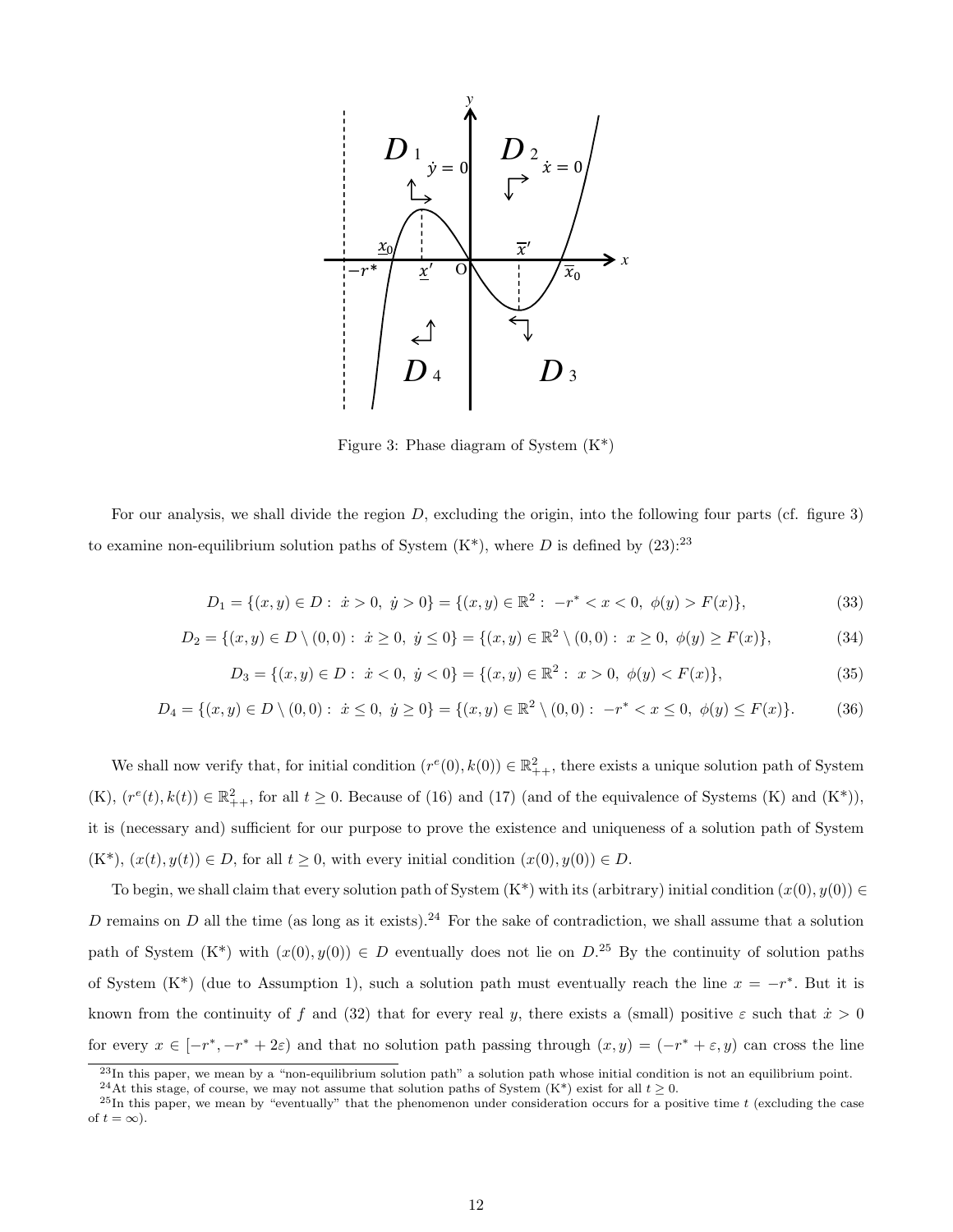$x = -r^* + \varepsilon > -r^*$  (because  $\dot{x} > 0$  for  $x = -r^* + \varepsilon$ ). This contradicts our hypothesis. Our claim can thus be verified.

Next, we shall take an arbitrary point  $(x_i, y_i)$  on  $D_i$ , for  $i = 1, 2, 3, 4$ , defined by  $(33)-(36)$ , and consider the solution path of System  $(K^*)$  with  $(x(0), y(0)) = (x_i, y_i)$ , denoted by SP-*i*. We shall first claim that SP-1 eventually enters  $D_2$  and that SP-3 eventually enters  $D_4$ . In what follows, we shall only prove the latter; one can prove the former in a similar way.<sup>26</sup> To this end, it is now confirmed that SP-3 never crosses the locus  $\dot{x} = 0$  until it leaves  $D_3$  for the first time (if it does).<sup>27</sup> It is seen from (35) that  $x(t) \in [0, x_3]$  along SP-3 due to  $\dot{x} < 0$  on  $D_3$  and that there exists an upper limit of  $F'(x(t))$ , denoted by  $\mu$ , along SP-3 because of the continuity of  $F'(x)$ . Letting  $u = -\dot{x}$ and noting that  $\phi'(y) > 0$  and  $\dot{y} < 0$  on  $D_3$ , it follows from (18) that until SP-3 leaves  $D_3$  for the first time,

$$
\dot{u} = -\frac{d}{dt}\dot{x} = -[\phi'(y)\dot{y} + F'(x)\dot{x}] \ge -\mu u,
$$

or

 $\dot{u} + \mu u \geq 0.$ 

Multiplying both sides by  $\exp(\mu t) > 0$ , we have

$$
(\dot{u} + \mu u) \exp(\mu t) \ge 0.
$$

Integrating both sides by t in the interval  $[0, t]$ ,<sup>28</sup> we obtain

$$
u(t)\exp(\mu t) - u(0) \ge 0,
$$

or

$$
-\dot{x}(t) = u(t) \ge u(0) \exp(-\mu t) = -\dot{x}(0) \exp(-\mu t).
$$

Hence, it is seen that along SP-3,

$$
\dot{x}(t) \le \dot{x}(0) \exp(-\mu t) = [\phi(y_3) - F(x_3)] \exp(-\mu t) < 0,
$$

where the inequality holds for all t due to  $(x(0), y(0)) = (x_3, y_3) \in D_3$ . It is then known from the continuity of solution paths that SP-3 never crosses the locus  $\dot{x} = 0$ , if it exists and stays on  $D_3$ , and from (33) and (34) that

```
\rm ^{28}Note that
```

$$
\frac{d}{dt}(u\exp(\mu t)) = (\dot{u} + \mu u)\exp(\mu t).
$$

 $26$ For a proof of a similar fact, see Murakami (2018).

<sup>&</sup>lt;sup>27</sup>We do not exclude the possibility that SP-3 never leaves  $D_3$ .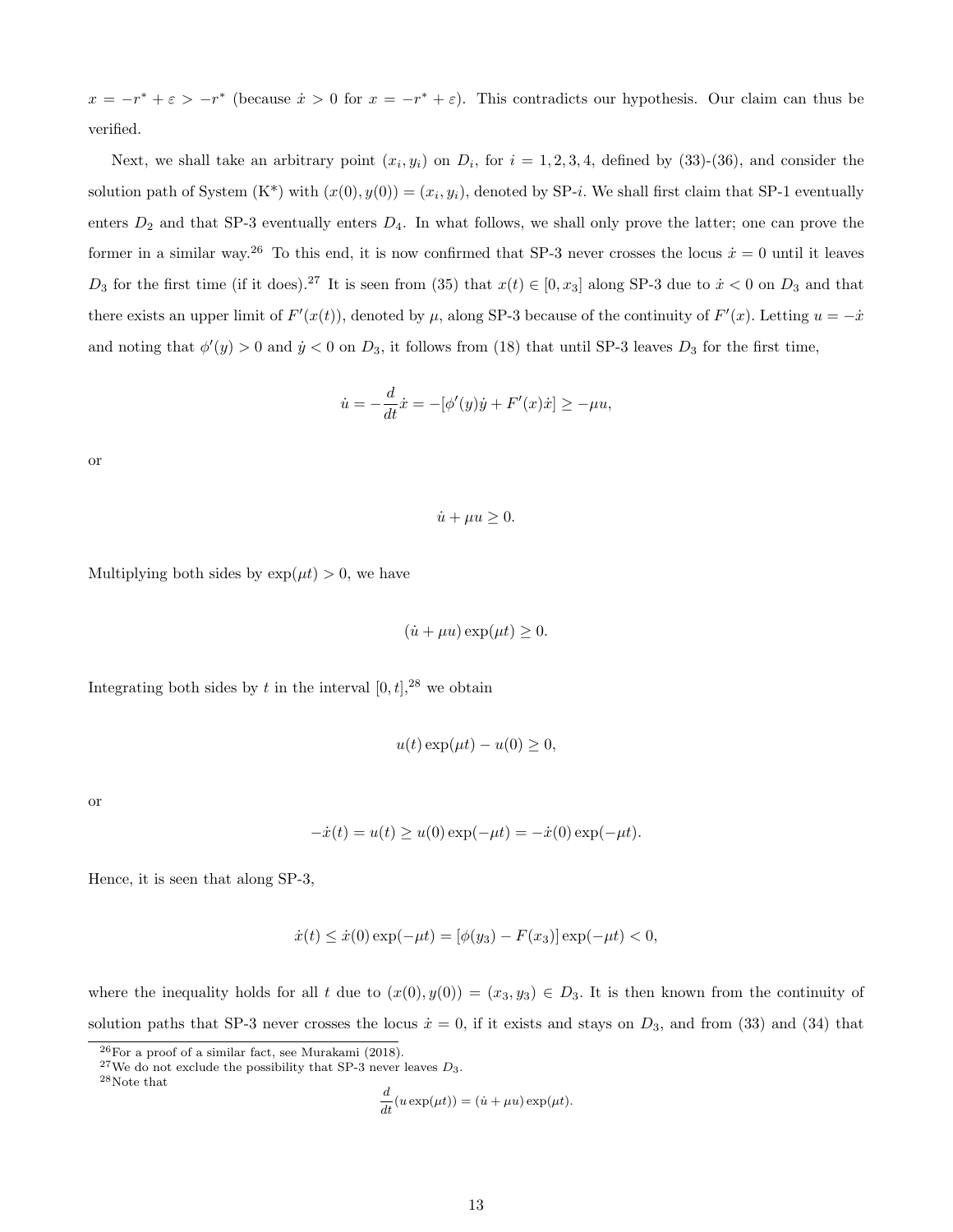SP-3 never enters  $D_1$  or  $D_2$  before entering  $D_4$ .

We shall then claim that SP-3 eventually enters  $D_4$ , crossing the locus  $\dot{y} = 0$  or the y-axis. It is now confirmed that if  $x_3 \geq \overline{x}'$ , SP-3 eventually crosses the line  $x = \overline{x}'$ , as long as it exists. For this purpose, it is assumed for the sake of contradiction that SP-3 remains the region  $x \geq \bar{x}'$ , as long as it exists. We can find from (20) and (35) that along SP-3, as long as it exists and remains on the region  $x \geq \overline{x}'$  in  $D_3$ , we have  $x(t) \in [\overline{x}', x_3]$  and

$$
\dot{y} = -g(x) \le -g(\overline{x}') < 0,
$$

or

$$
y(t) \le y(0) - g(\overline{x}')t = y_3 - g(\overline{x}')t.
$$

Since there exists a real  $\overline{y}'$  such that  $\phi(\overline{y}') < F(\overline{x}')$  (because  $\phi^{-1}(F(\overline{x}'))$  is well-defined by Assumption 4), it is seen that  $y(t) \leq \overline{y}'$  for  $t \geq \tilde{t}_1 \equiv \max[0, (y_3 - \overline{y}')/g(\overline{x}')]$  along SP-3 as long as it exists and remains on the region  $x \geq \overline{x}'$ . If  $x_3 \geq \overline{x}'$ , we can then find from (35) that for  $t \geq \tilde{t}_1$  along SP-3, as long as it exists and remains on the region  $x \geq \overline{x}',$ 

$$
\dot{x} = \phi(y) - F(x) \le \phi(\overline{y}') - F(\overline{x}') < 0,
$$

or

$$
x(t) \le x(0) + [\phi(\overline{y}') - F(\overline{x}')]t = x_3 + [\phi(\overline{y}') - F(\overline{x}')]t
$$

because  $F(x) \geq F(\overline{x}')$  for  $x \geq \overline{x}'$  (cf. figure 2). It then follows that if  $x_3 \geq \overline{x}'$ , SP-3 enters the region  $x < \overline{x}'$ , crossing the line  $x = \overline{x}'$ , by the time  $t = \tilde{t}_2 \equiv \tilde{t}_1 + (x_3 - \overline{x}')/[F(\overline{x}') - \phi(\overline{y}')]$  (as long as it exists until this time). It is shown below that if  $x_3 < \overline{x}'$ , SP-3 eventually enters  $D_4$ , crossing the y-axis, as long as it exists. To this end, it is assumed for the sake of contradiction that SP-3 with  $x_3 < \overline{x}'$  remains on  $D_3$ , as long as it exists. We can then see from (35) that if  $x_3 < \overline{x}'$ , along SP-3 as long as it exists,  $0 \le x(t) \le x_3 < \overline{x}'$  and

$$
\dot{x} = \phi(y) - F(x) \le \phi(y_3) - F(x_3) < 0,
$$

or

$$
x(t) = x_3 + [\phi(y_3) - F(x_3)]t.
$$

because  $F(x) \ge F(x_3)$  for  $0 \le x \le x_3 < \overline{x}'$ . Hence, we have  $x(t) \le 0$  for  $t \ge \tilde{t}_3 = x_3/[F(x_3) - \phi(y_3)]$  along SP-3,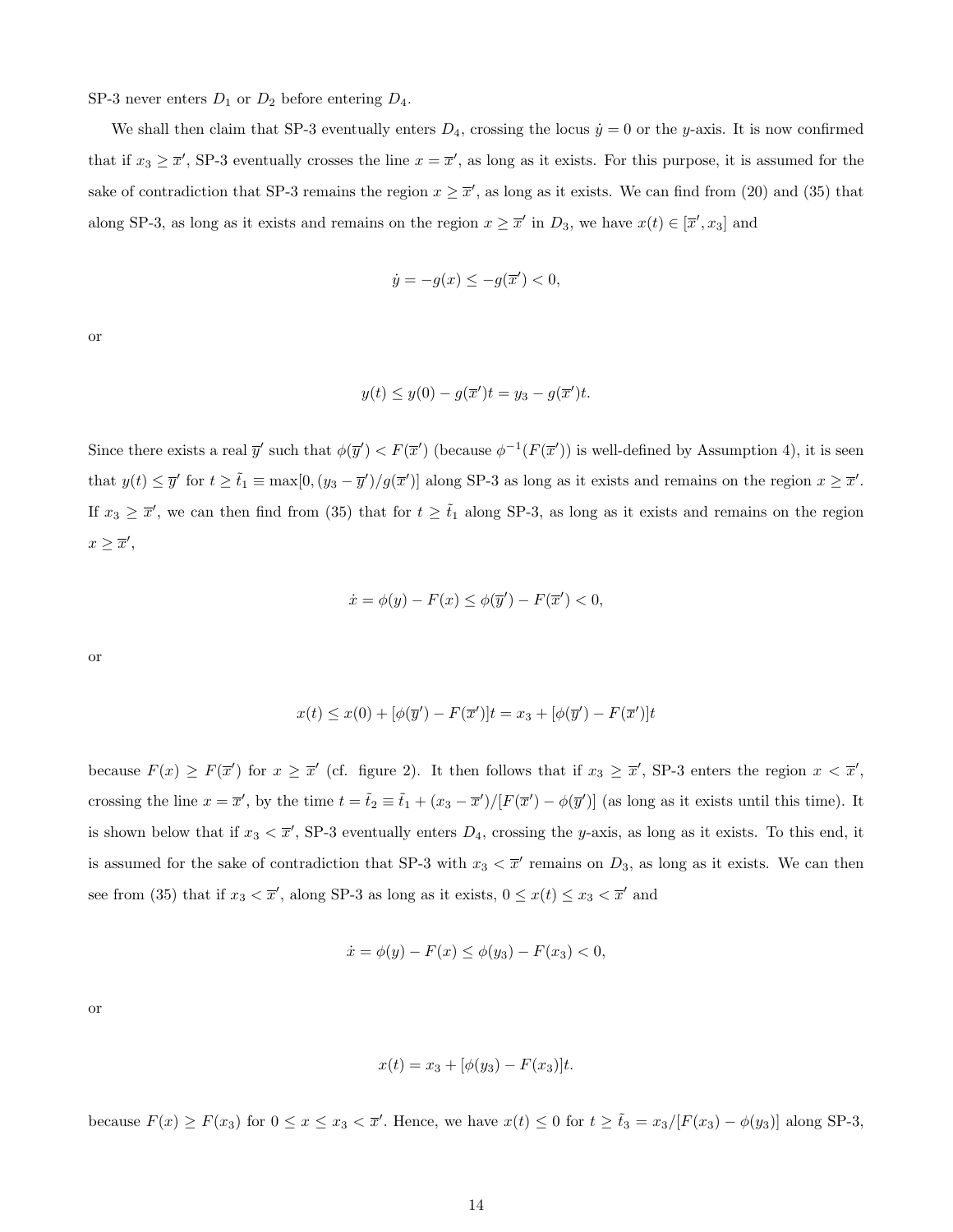as long as it exists and remains on  $D_3$ , and this is a contradiction. It then follows that if  $x_3 < \overline{x}'$ , SP-3 enters  $D_4$ , crossing the y-axis by the time  $t = \tilde{t}_3$  (as long as it exists by this time). Thus, we have shown that SP-3 enters  $D_4$ , crossing the y-axis for a positive time  $t = T_1 \leq \tilde{t}_2 + \tilde{t}_3$  (for the first time), as long as it exists for  $t \in [0, T_1]$ . It remains to prove that SP-3 exists (at least) until it enters  $D_4$  for  $t = T_1$  (for the first time). It is known from (20) and (35) that for  $t \in [0, T_1]$  along SP-3 (on  $D_3$ ) as long as it exists,  $(x(t), y(t)) \in D$ , especially,  $x(t) \in [0, x_3]$  and

$$
-g(x_3) \le \dot{y} = -g(x) \le 0,
$$

or

$$
y_3 - g(x_3)T_1 \leq y(t) \leq y_3.
$$

Then, it can be verified from the argument on continuation of solution paths (cf. Coddington and Levinson 1955, chap. 1) that SP-3 exists for  $t \in [0, T_1]$ . Also, it can be shown that SP-3 uniquely exists at least for  $t \in [0, T_1]$ because System (K\*) satisfies the Lipschitz condition (cf. Coddington and Levinson 1955, chap. 1) on the following (nonempty) compact rectangular (convex) region  $\tilde{D}_1$ :<sup>29</sup>

$$
\tilde{D}_1 = \{ (x, y) \in D : \ 0 \le x \le x_3, \ y_3 - g(x_3)T_1 \le y \le y_3 \}.
$$

Therefore, we can verify that SP-3 eventually enters  $D_4$  (and uniquely exists until entering  $D_4$  for the first time) and (in a similar manner) that SP-1 eventually enters  $D_2$  (and uniquely exists until entering  $D_2$  for the first time). Note that it is possible to prove in a similar manner that for every real  $y$ , a solution path of System  $(K^*)$  with  $(x(0), y(0)) = (-r^*, y)$  eventually enters  $D_2$  (and uniquely exists until entering  $D_2$  for the first time) because System  $(K^*)$  is defined for  $x = -r^*$  and such a solution path cannot leave the region  $x \geq -r^*$  due to (32).

We shall second claim that SP-2 eventually enters  $D_3$  and that SP-4 eventually enters  $D_1$ . We shall only prove the former; one can prove the latter in a similar manner. It is now confirmed that SP-2 never crosses the locus  $\dot{y} = 0$  or the y-axis until it leaves  $D_2$  for the first time. It is seen from (19) that if SP-2 reaches the y-axis on  $D_2$ at  $(x, y) = (0, \tilde{y})$ , we have  $\tilde{y} > 0$  (because  $(x, y) = (0, \tilde{y})$  is known (from figure 3) not to lie on  $D_2$  if  $\tilde{y} \le 0$ ) and

$$
\dot{x}|_{(x,y)=(0,\tilde{y})} = \phi(\tilde{y}) - F(0) = \phi(\tilde{y}) > 0,
$$

where the inequality follows from (22). It follows from the continuity of solution paths that SP-2 never crosses the y-axis until it leaves  $D_2$  for the first time and never enters  $D_1$  or  $D_4$  before entering  $D_3$ .

$$
|[\phi(y'') - F(x'')] - [\phi(y') - F(x')]| + |g(x'') - g(x')| \le M(|x'' - x'| + |y'' - y'|).
$$

<sup>&</sup>lt;sup>29</sup>Since g, F and  $\phi$  are all continuously differentiable on D by Assumption 1, it can be shown by the mean-value theorem that there exists a positive M such that for every  $(x', y')$ ,  $(x'', y'') \in \tilde{D}_1$ ,

This implies that System (K<sup>\*</sup>) satisfies the Lipschitz condition on  $\tilde{D}_1$ . See Murakami (2014), for details of the proof that the Lipschitz condition is satisfied on a compact rectangular subset of  $\mathbb{R}^n$  if all the functions are continuously differentiable on this set.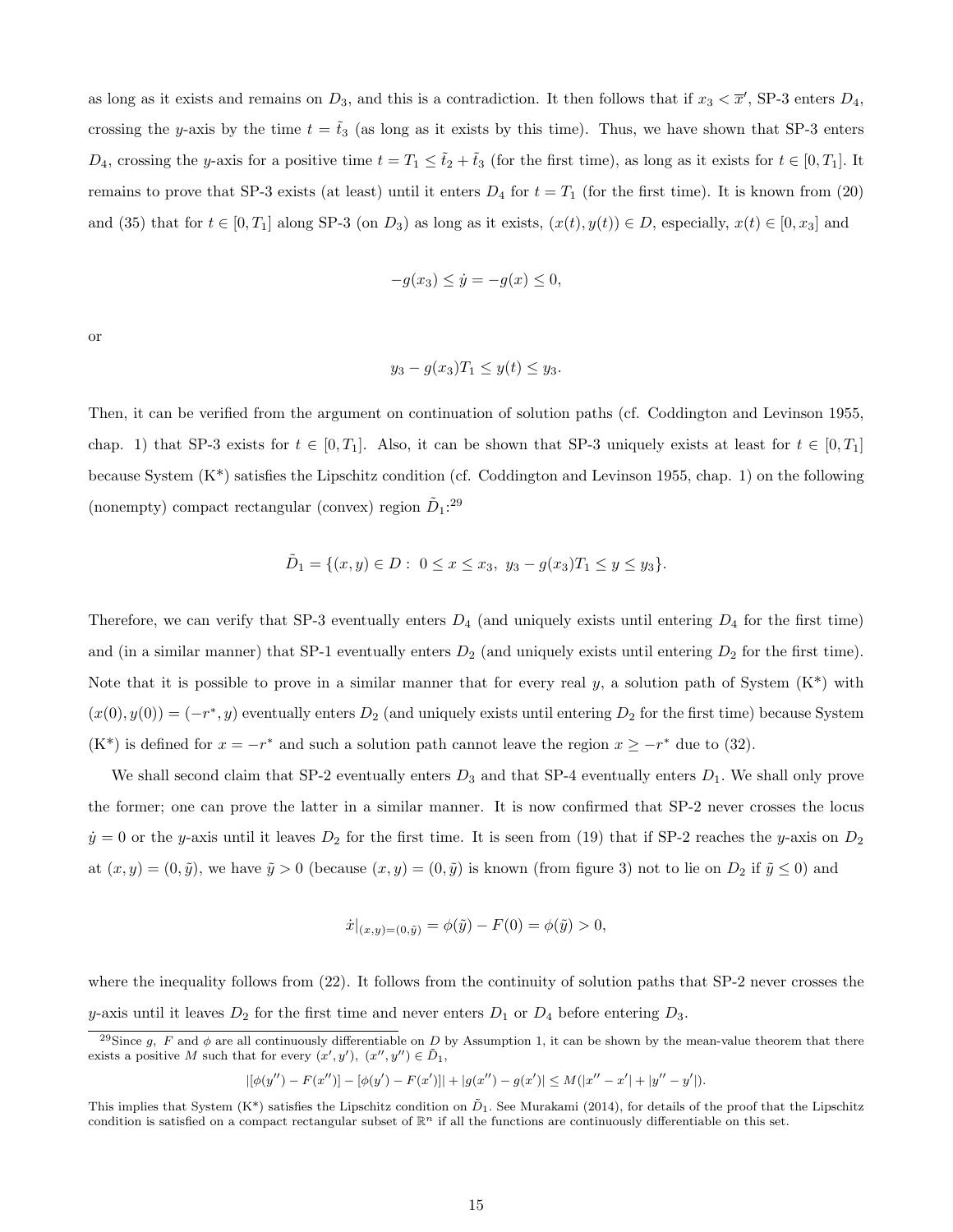We shall proceed to prove that SP-2 eventually enters  $D_3$ , crossing the locus  $\dot{x} = 0$ . It is assumed for the sake of contradiction that SP-2 remains on  $D_2$  as long as it exists. Let  $(x, y) = (\tilde{x}, y_2)$  be the unique intersection of the line  $y = y_2$  and the locus  $\dot{x} = 0$  on the region  $x \ge \overline{x}'$ .<sup>30</sup> If  $x_2 = 0$  (i.e., if  $\dot{y} = 0$  for  $t = 0$ ), we can find from (34) that  $\dot{x} > 0$  for  $t = 0$  along SP-2 (because  $y_2 > 0$ ) and that there exists a (small) positive  $\tilde{t}_4$  such that  $x(t) > 0$  for  $t = \tilde{t}_4$ . It then follows that if  $x_2 = 0$ , SP-2 (immediately) enters the region  $x > 0$  (in  $D_2$ ). If  $x_2 > 0$ , we can see from (20) and (34) that along SP-2 as long as it exists,  $x(t) \in [x_2, \tilde{x}]$  and

$$
\dot{y} = -g(x) \le -g(x_2) < 0,
$$

or

$$
y(t) \le y(0) - g(x_2)t = y_2 - g(x_2)t.
$$

Hence, we have  $y(t) \leq \overline{y}' < \phi^{-1}(F(\overline{x}'))$  for  $t \geq \tilde{t}_5 \equiv (y_2 - \overline{y}')/g(x_2) > 0$  along SP-2 as long as it exists and remains on  $D_2$ , where  $\overline{y}'$  has been defined above (and confirmed to exist). This is a contradiction because  $y \geq \phi^{-1}(F(\overline{x}'))$ if  $(x, y) \in D_2$  (cf. figure 3). It is then seen that if  $x_2 > 0$ , SP-2 enters  $D_3$  by the time  $t = \tilde{t}_5$  (as long as it exists by this time). Thus, we have proved that SP-2 enters  $D_3$ , crossing the locus  $\dot{x} = 0$ , for a positive time  $t = T_2 \leq \tilde{t}_4 + \tilde{t}_5$ (for the first time), as long as it exists at least for  $t \in [0, T_2]$ . Since  $(x(t), y(t)) \in D$  (because  $x(t) \in [x_2, \tilde{x}]$  and  $y(t) \in [\phi^{-1}(F(\overline{x}')), y_2])$  for  $t \in [0, T_2]$  along SP-2 as long as it exists, it can be proved from the argument on continuation of solution paths (cf. Coddington and Levinson 1955, chap. 1) that SP-2 exists for  $t \in [0, T_2]$ . Also, it can be confirmed that SP-2 uniquely exists at least for  $t \in [0, T_2]$  because System  $(K^*)$  satisfies the Lipschitz condition on the following (nonempty) compact rectangular (convex) region  $\tilde{D}_2$ , defined by

$$
\tilde{D}_2 = \{(x, y) \in D : x_2 \le x \le \tilde{x}, \ \phi^{-1}(F(\overline{x}')) \le y \le y_2\}.
$$

Therefore, we can verify that SP-2 eventually enters  $D_3$  (and uniquely exists until entering  $D_3$  for the first time) and (in a similar manner) that SP-4 eventually enters  $D_1$  (and uniquely exists until entering  $D_1$  for the first time). Now we have established the fact that all solution paths of System  $(K^*)$  starting on  $D_1$ ,  $D_2$ ,  $D_3$  and  $D_4$  for  $t = 0$ eventually enter  $D_2$ ,  $D_3$ ,  $D_4$  and  $D_1$ , respectively.

Finally, we shall make sure that for every initial condition  $(x(0), y(0)) \in D$ , a unique solution path of System  $(K^*)$ exists (or is defined) for all  $t \geq 0.31$  To this end, we shall claim that there exists a (nonempty) positively invariant

$$
\dot{x} = y - (x^3 - x)
$$

$$
\dot{y} = -x.
$$

They also gave a proof of the convergence of non-equilibrium solution paths to the unique limit cycle in this system (cf. Hirsch and

<sup>&</sup>lt;sup>30</sup>We can ensure by Assumption 4 that such a positive  $\tilde{x}$  uniquely exists.

 ${}^{31}$ By a method similar to ours, Hirsch and Smale (1974, p. 220, Proposition 2) proved the existence and uniqueness of a solution path with respect to every initial condition for Van der Pol's system, which is a special case of generalized Liénard systems and given as follows: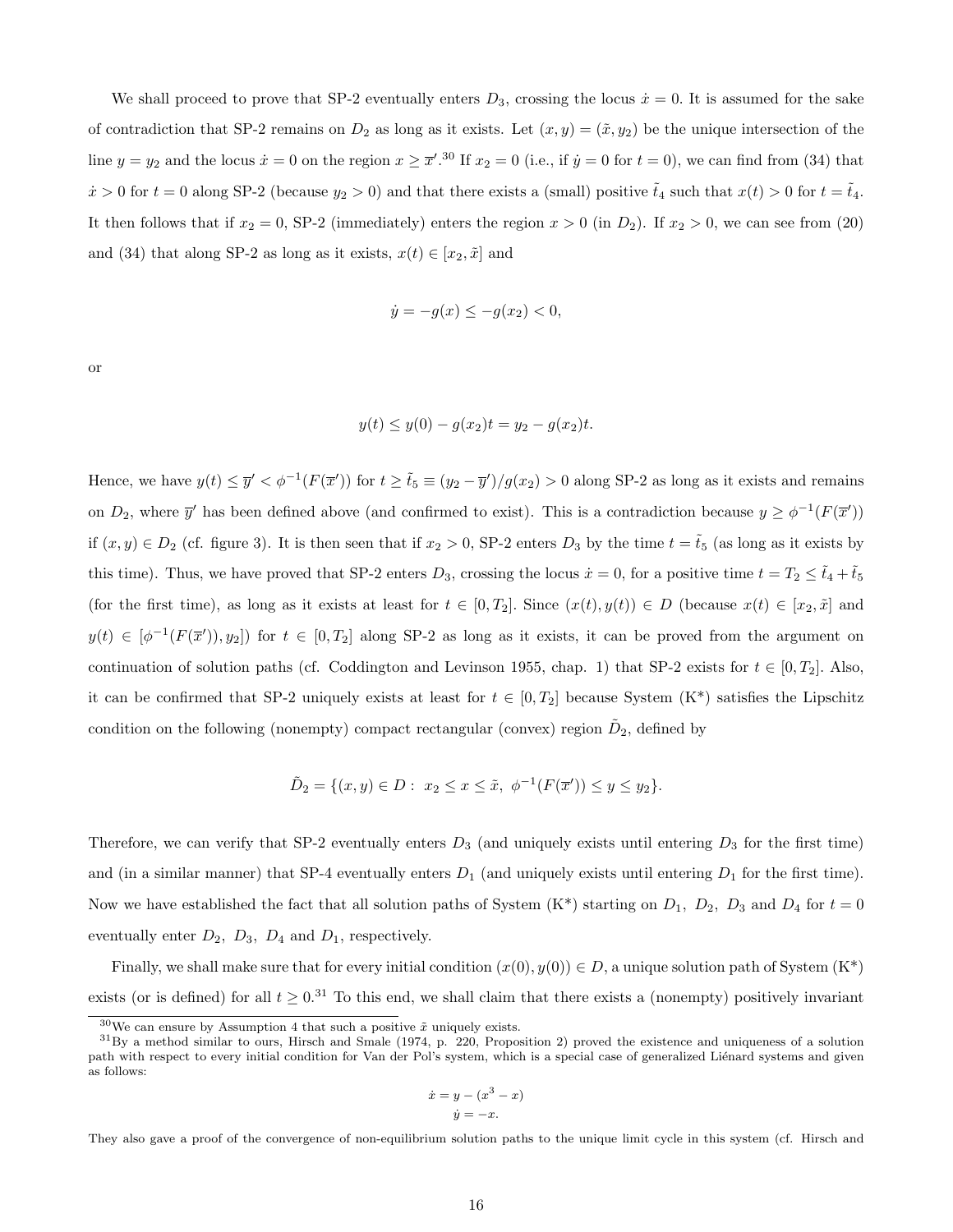compact region with respect to System  $(K^*)^{32}$  and then that every solution path starting on D eventually enters the positively invariant region. As we have confirmed, a solution path of System  $(K^*)$  with  $(x(0), y(0)) = (-r^*, 0)$ eventually enters  $D_2$ , and it can be similarly shown to eventually enter  $D_2$ ,  $D_3$  and  $D_4$  in order and then eventually return to  $D_1$ . It is also seen that a solution path with  $(x(0), y(0)) = (-r^*, 0)$  uniquely exists until it returns to  $D_1$ for the first time. It then follows that the solution path starting at  $P(-r^*, 0)$ , crosses the y-axis and the  $\dot{x} = 0$  for the first time at  $Q(0, y_q)$  and  $R(x_r, y_r)$ , respectively, and it crosses the y-axis and the  $\dot{x} = 0$  for the second time at  $S(0, y_s)$  and  $T(x_t, y_t)$ , respectively (cf. figure 4).<sup>33</sup> Taking the point  $U(-r^*, y_t)$ , we have a (nonempty) compact region enclosed by the arc PQRST and the segments TU and UP and denote it by  $D_0$ . By the uniqueness of the solution path starting at P (until it reaches T), no solution path of System  $(K^*)$  starting from the inside (or outside) of  $D_0$  can cross the arc PQRST; no solution path starting from the inside of  $D_0$  can cross the segment TU or UP because  $\dot{y} \ge 0$  along TU and  $\dot{x} > 0$  on UP. It then follows that  $D_0$  is a positively invariant region with respect to System  $(K^*)$ . It can thus be verified from the argument on continuation of solution paths that every solution path with  $(x(0), y(0)) \in D_0$  uniquely exists on  $D_0$  for all  $t \geq 0.34$  Since every solution path starting on D is already known to remain on D as long as it exists, it can also be proved that for every  $(x(0), y(0)) \in D_0 \cap D$ , a unique solution path exists on  $D_0 \cap D$  for all  $t \geq 0$ . Moreover, it can be shown from the above argument that every solution path starting on the region D not contained in  $D_0$  eventually enters the region  $y < y_t$  (below the segment UT) in  $D_1$  (because of the uniqueness of the solution path, it never meets or crosses the arc PQRST) and then  $D_0 \cap D$ before entering  $D_2$  again (and that it uniquely exists until it enters  $D_0 \cap D$ ). Therefore, we have established the fact that for every  $(x(0), y(0)) \in D$ , a unique solution path of System  $(K^*)$  exists on D for all  $t \geq 0$ , which implies the following proposition.

**Proposition 1.** Let Assumptions 1-4 hold. Then, for every initial condition  $(r^e(0), k(0)) \in \mathbb{R}^2_{++}$ , there exists a unique solution path of System  $(K)$ ,  $(r^e(t), k(t)) \in \mathbb{R}^2_{++}$ , for all  $t \geq 0$ .

*Proof.* It is straightforward to draw the conclusion from the above argument (as well as from  $(16)$  and  $(17)$ ).  $\Box$ 

<sup>34</sup>The uniqueness of a solution path on  $D_0$  follows because it can be shown by the continuity of g, F and  $\phi$  and the mean-value theorem that System  $(K^*)$  satisfies the Lipschitz condition on the following (nonempty) compact rectangular set, which includes  $D_0$ :

 $D_0^* = \{(x, y) \in \mathbb{R}^2 : -r^* \le x \le x_r, y_t \le y \le y_q\}.$ 

Smale 1974, p. 218, Theorem). Their method of proof was, however, different from ours.

 $32A$  closed (usually compact) region is R said to be positively invariant with respect to the dynamical system under consideration if every positive semi-trajectory (i.e., every solution path for  $t \ge 0$ ) of this system which starts at an arbitrary point in R will remain in R for ever after (i.e., for all  $t \geq 0$ ).

 $33$ Points Q, R, S and T are, of course, uniquely defined. Note that Assumption 4 plays a vital role for R to be properly defined.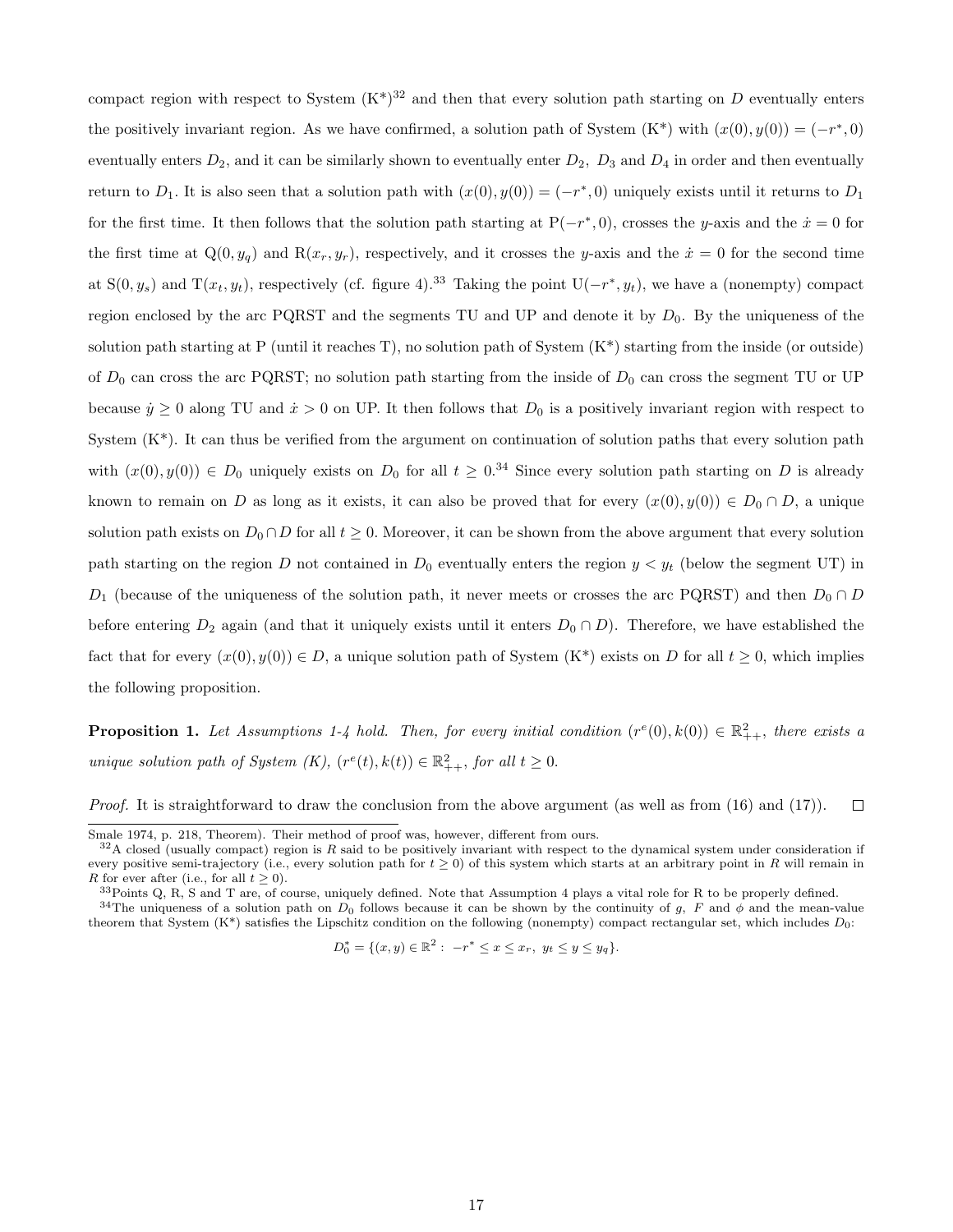

Figure 4: Positively invariant region  $D_0$ 

#### 3.4 Convergence to a periodic orbit

We shall now examine the existence of a periodic orbit, which may be regarded as persistent business cycles, in System  $(K)$  or  $(K^*)$ . For this purpose, we shall make use of the Poincaré-Bendixson theorem (cf. Coddington and Levinson 1955, chap. 16) to ensure the existence of a periodic orbit. In so doing, we shall also confirm the convergence of every non-equilibrium solution path to a periodic orbit.<sup>35</sup> Since it has already been confirmed in the last subsection that the unique equilibrium (0,0) is locally asymptotically totally unstable and that every solution path of System  $(K^*)$  starting on D eventually enters the positively invariant compact set  $D_0$ , it is straightforward to present the following theorem.

**Theorem 1.** Let Assumptions 1-4 hold. Then, for every initial condition  $(r^e(0), k(0)) \in \mathbb{R}^2_{++}$  with  $(r^e(0), k(0)) \neq$  $(r^*, k^*)$ , the unique solution path of System  $(K)$ ,  $(r^e(t), k(t)) \in \mathbb{R}^2_{++}$ , either is a periodic orbit on  $\mathbb{R}^2_{++}$  or converges to a periodic orbit on  $\mathbb{R}^2_{++}$  as  $t \to \infty$ .

Proof. Because of (16) and (17), it suffices for the proof of this proposition to verify that every non-equilibrium solution path of System  $(K^*)$  starting on D either is or converges to a periodic orbit on D.

It has been confirmed in the last subsection (especially in Proposition 1) that every solution path of System  $(K^*)$ with  $(x(0), y(0)) \in D$  uniquely exists on D for all  $t \geq 0$  and eventually enters the positively invariant set compact  $D_0$  (cf. figure 4). Also, the unique equilibrium of System  $(K^*)$  has been shown to be locally asymptotically unstable (by Assumption 3). We can then enclose the unique equilibrium by a sufficiently small rectangle such that every non-equilibrium solution path starting on its interior eventually leaves the interior and never enters the interior

<sup>35</sup>In a related post Keynesian system, Murakami (2018, p. 301, Proposition 1; 2020b) failed to ensure the convergence to a periodic orbit.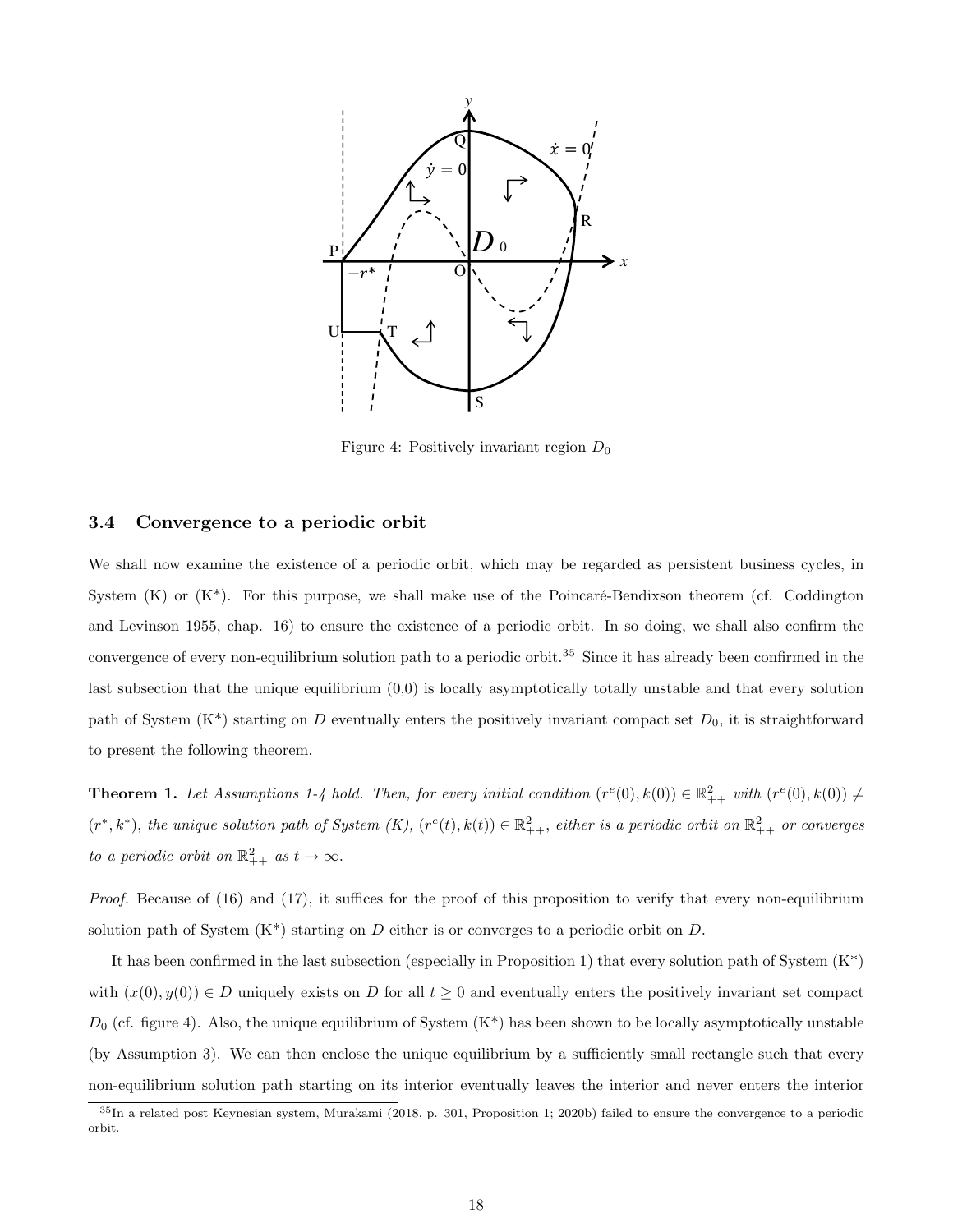again ever after. We can construct a (nonempty) positively invariant compact set, denoted by  $D_0^*$ , eliminating the interior of the small rectangle from  $D_0$ . It follows that every non-equilibrium solution path starting on  $D$  eventually enters the positively invariant compact set free of the unique equilibrium  $D_0^*$  and remains on  $D_0^*$  ever after. We can thus apply the Poincaré-Bendixson theorem (cf. Coddington and Levinson 1955, chap. 16, especially pp. 391-392, Theorem 2.1) to conclude that every non-equilibrium solution path starting on D, uniquely defined for all  $t \geq 0$ , either is or converges to a periodic orbit on  $D_0^*$  as  $t \to \infty$ . Also, each of such periodic orbits is entirely located on  $D_0^* \cap D$ , because every solution path starting on D remains on D for all  $t \geq 0$ . It then follows that every non-equilibrium solution path starting on  $D$  either is or converges to a periodic orbit on  $D$ .  $\Box$ 

Theorem 1 confirms not only the existence of a periodic orbit, which may be viewed as persistent growth cycles, but also the convergence of every non-equilibrium solution path to a periodic orbit. It is then implied from this theorem that unless the macroeconomic system happens to be in the (long-run) equilibrium state, it is surely subjected to persistent cyclical fluctuations along (the way of convergence to) a periodic orbit. We can also draw from this theorem the economic implication that the macroeconomic system (with Keynesian features) necessarily (precisely speaking, almost surely) undergoes persistent business cycles around the trend path determined by the rate of change in autonomous demand a. In this respect, it may be stated that business cycles or growth cycles are an inevitable phenomenon in capitalist economies, which are characterized by investment behavior highly responsive to prospected profits or to the long-term expectation (as expressed by Assumption 3). Note that along each of the growth cycles, aggregate income also undergoes cyclical fluctuations around its trend level  $r^*k^*A(t)/\pi$ , proportional to autonomous demand A, because it is determined by  $Y(t) = r(t)k(t)A(t)/\pi$  (cf. (2), (6) and (10)).

### 3.5 Convergence to the unique limit cycle

We shall proceed to establish not only the uniqueness of a periodic orbit (or a limit cycle in this case) and but also the convergence of every non-equilibrium solution to the unique periodic orbit in System (K) with the revision speed of expectations  $\alpha$  sufficiently large.<sup>36</sup> To this end, we shall utilize the theorem of Xiao and Zhang (2003), which is reproduced as Theorem 3 in Appendix.

It is easily seen that Assumptions 5 and 6, required in Theorem 3, are fulfilled in System  $(K^*),$  if  $\underline{x} = -r^*, \overline{x} =$  $\infty, y = -\infty$  and  $\overline{y} = \infty$  (and if  $\underline{x}_0$  and  $\overline{x}_0$  are defined as in figure 2). Because of Theorem 1, it suffices for our purpose to make sure that the remaining hypothesis for Theorem 3, Assumption 7, is satisfied if  $\alpha$  is sufficiently large.

Now we shall take a look at Assumption 7. Since we have  $\underline{x}' \in [\underline{x}_0, 0]$  and  $\overline{x}' \in [0, \overline{x}_0]$  (cf. figure 2), condition <sup>36</sup>The argument that follows draws on Murakami (2018). Note that Murakami (2018) only proved the uniqueness of a limit cycle but not the convergence of every non-equilibrium solution path to it.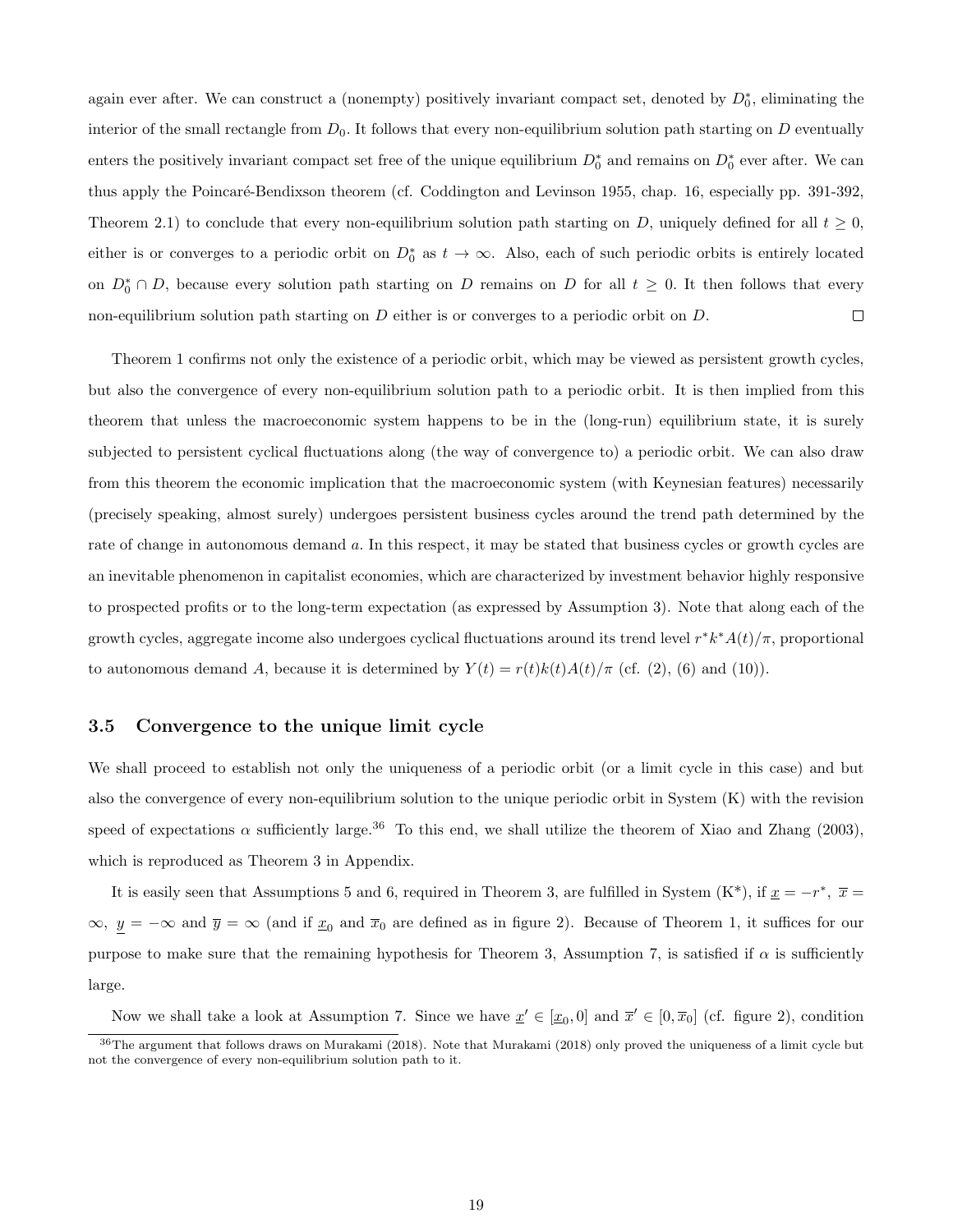(49) in Assumption 7 holds if the following condition is fulfilled: $37$ 

$$
\begin{cases}\nG(\overline{x}') + \Phi(\phi^{-1}(F(\overline{x}'))) \ge G(\underline{x}_0), \text{ if } G(\underline{x}_0) \ge G(\overline{x}_0), \\
G(\underline{x}') + \Phi(\phi^{-1}(F(\underline{x}'))) \ge G(\overline{x}_0), \text{ if } G(\overline{x}_0) > G(\underline{x}_0),\n\end{cases}
$$

or

$$
\begin{cases}\n\Phi(\phi^{-1}(F(\overline{x}'))) \ge G(\underline{x}_0) - G(\overline{x}'), \text{ if } G(\underline{x}_0) \ge G(\overline{x}_0), \\
\Phi(\phi^{-1}(F(\underline{x}'))) \ge G(\overline{x}_0) - G(\underline{x}'), \text{ if } G(\overline{x}_0) > G(\underline{x}_0).\n\end{cases}
$$
\n(37)

It is straightforward to obtain

$$
G(x) = \int_0^x g(s)ds = \int_0^x f(f^{-1}(\delta + a) + \tau)d\tau - (\delta + a)x,
$$

which implies that

$$
G(\underline{x}_0) - G(\overline{x}') = \int_{\overline{x}'}^{\overline{x}_0} f(f^{-1}(\delta + a) + \tau) d\tau - (\delta + a)(\underline{x}_0 - \overline{x}'),
$$
\n(38)

$$
G(\overline{x}_0) - G(\underline{x}') = \int_{\underline{x}'}^{\overline{x}_0} f(f^{-1}(\delta + a) + \tau) d\tau - (\delta + a)(\overline{x}_0 - \underline{x}'). \tag{39}
$$

It is seen from (21) and (22) that

$$
\phi^{-1}(F(x)) = \ln\left(\frac{s(r^* + x) - f(r^* + x)}{sf^{-1}(\delta + a) - (\delta + a)}\right),
$$
  

$$
\Phi(y) = \int_0^y \phi(\tau) d\tau = \alpha \Big[ f^{-1}(\delta + a) - \frac{\delta + a}{s} \Big] [\exp(y) - y - 1],
$$

It follows from (12) that

$$
\Phi(\phi^{-1}(F(x))) = \alpha \Big[ f^{-1}(\delta + a) - \frac{\delta + a}{s} \Big] \Big[ \frac{sx - f(r^* + x) + \delta + a}{sf^{-1}(\delta + a) - (\delta + a)} - \ln \Big( \frac{s(r^* + x) - f(r^* + x)}{sf^{-1}(\delta + a) - (\delta + a)} \Big) \Big]
$$
  
=  $\alpha \Big[ f^{-1}(\delta + a) - \frac{\delta + a}{s} \Big] [z(x) - \ln(1 + z(x))],$ 

where

$$
z(x) = \frac{s(r^* + x) - f(r^* + x)}{sf^{-1}(\delta + a) - (\delta + a)} - 1 = \frac{sx - f(r^* + x) + f(r^*)}{sf^{-1}(\delta + a) - (\delta + a)}.
$$
\n(40)

<sup>37</sup>Due to  $\phi'(y) > 0$  (by (22)), the function  $\phi^{-1}(F(x))$  can be defined at least for  $x \in [\underline{x}_0, \overline{x}_0]$  because  $\phi(y) = F(x)$  is well-defined for  $x \in [\underline{x}_0, \overline{x}_0]$  (by Assumption 4).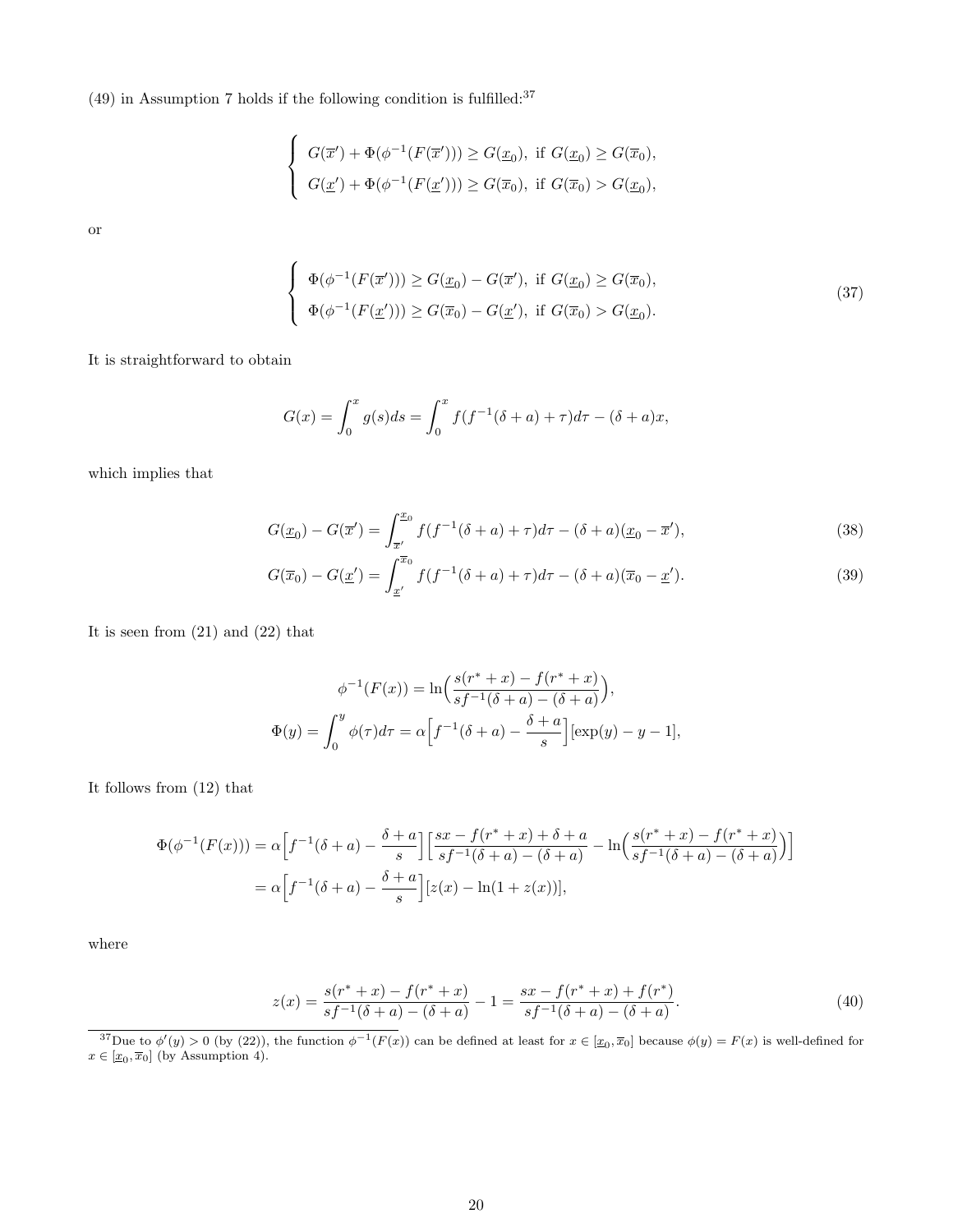Then, we have

$$
\Phi(\phi^{-1}(F(\overline{x}'))) = \alpha \Big[ f^{-1}(\delta + a) - \frac{\delta + a}{s} \Big] [z(\overline{x}') - \ln(1 + z(\overline{x}'))] > 0,
$$
\n(41)

$$
\Phi(\phi^{-1}(F(\underline{x}'))) = \alpha \Big[ f^{-1}(\delta + a) - \frac{\delta + a}{s} \Big] [z(\underline{x}') - \ln(1 + z(\underline{x}'))] > 0,
$$
\n(42)

where the inequalities hold because it is seen from (21), (31) and (40) that  $z(x) \neq 0$  and  $z(x) > -1$  for  $x = \underline{x}'$ and for  $x = \overline{x}'$  (by Assumption 4). Since  $\underline{x}_0$  and  $\overline{x}_0$  are the roots of  $F(x) = 0$  or  $sx = f(r^* + x)$  and  $\underline{x}'$  and  $\overline{x}'$ are the roots of  $F'(x) = 0$  or  $f'(r^* + x) = s$ , all of them are determined independently from the value of  $\alpha$ . Thus, we can find from (38), (39), (41) and (42) that the left-hand side of (37) is positive and proportional to  $\alpha$  while the right-hand is fixed and independently from  $\alpha$  and that if  $\alpha$  is large enough, condition (37) is fulfilled (in either case).

Therefore, we can present the main theorem, which sharpens Theorem 1 for the case of  $\alpha$  being large enough.<sup>38</sup>

**Theorem 2.** Let Assumptions 1-4 hold. Assume that  $\alpha$  is sufficiently large. Then, for every initial condition  $(r^e(0), k(0)) \in \mathbb{R}^2_{++}$  with  $(r^e(0), k(0)) \neq (r^*, k^*)$ , the unique solution path of System  $(K)$ ,  $(r^e(t), k(t)) \in \mathbb{R}^2_{++}$ , either is the unique (and periodically stable) limit cycle on  $\mathbb{R}^2_{++}$  or converges to the unique limit cycle on  $\mathbb{R}^2_{++}$  as  $t \to \infty$ .

*Proof.* If  $\alpha$  is sufficiently large, the periodic orbit (or limit cycle) is confirmed by the above argument to be unique in System  $(K^*)$ , and it follows from Theorem 1 that every non-equilibrium solution path of System  $(K)$  either is or converges to the unique limit cycle, which corresponds to the one in System (K\*). It is obvious from Theorem 1 that the unique limit cycle of System (K) lies entirely on  $\mathbb{R}^2_{++}$ .  $\Box$ 

Theorem 2 establishes not only the existence and uniqueness of a limit cycle but also the convergence of every non-equilibrium solution path to the unique limit cycle in the case of the speed of revisions of expectations  $\alpha$  being large enough. The main economic implication from this theorem is that if expectations on the future rate of profit are frequently revised (or if  $\alpha$  is large enough), the macroeconomic system with Keynesian features asymptotically approaches the unique business cycle around its trend level determined by autonomous demand, regardless its initial condition (except for the case in which it is the unique equilibrium). We may then state that the ultimate (or final) state of capitalist economies, where prospected profits (or the long-term expectation) are frequently revised in response to realized ones, is persistent cyclical fluctuations with constant period and amplitude along the unique growth cycle. Also, we can confirm that Theorem 2 strengthens Keynes' (1936) view that violent fluctuations in the marginal efficiency of capital (or the expected rate of profit) are the essential cause of business cycles.<sup>39</sup>

<sup>38</sup>The conclusion of Theorem 2 is stronger than Murakami's (2018) related proposition (p. 302, Proposition 2) because the convergence of every non-equilibrium solution path to the uniqueness is obtained in the former but not in the latter.

 $39$ Theorem 2 sharpens Keynes' (1936) view on business cycles more than Murakami's (2018, p. 302, Proposition 2) related proposition because the former guarantees the inevitability of the unique growth cycle irrespective of initial conditions.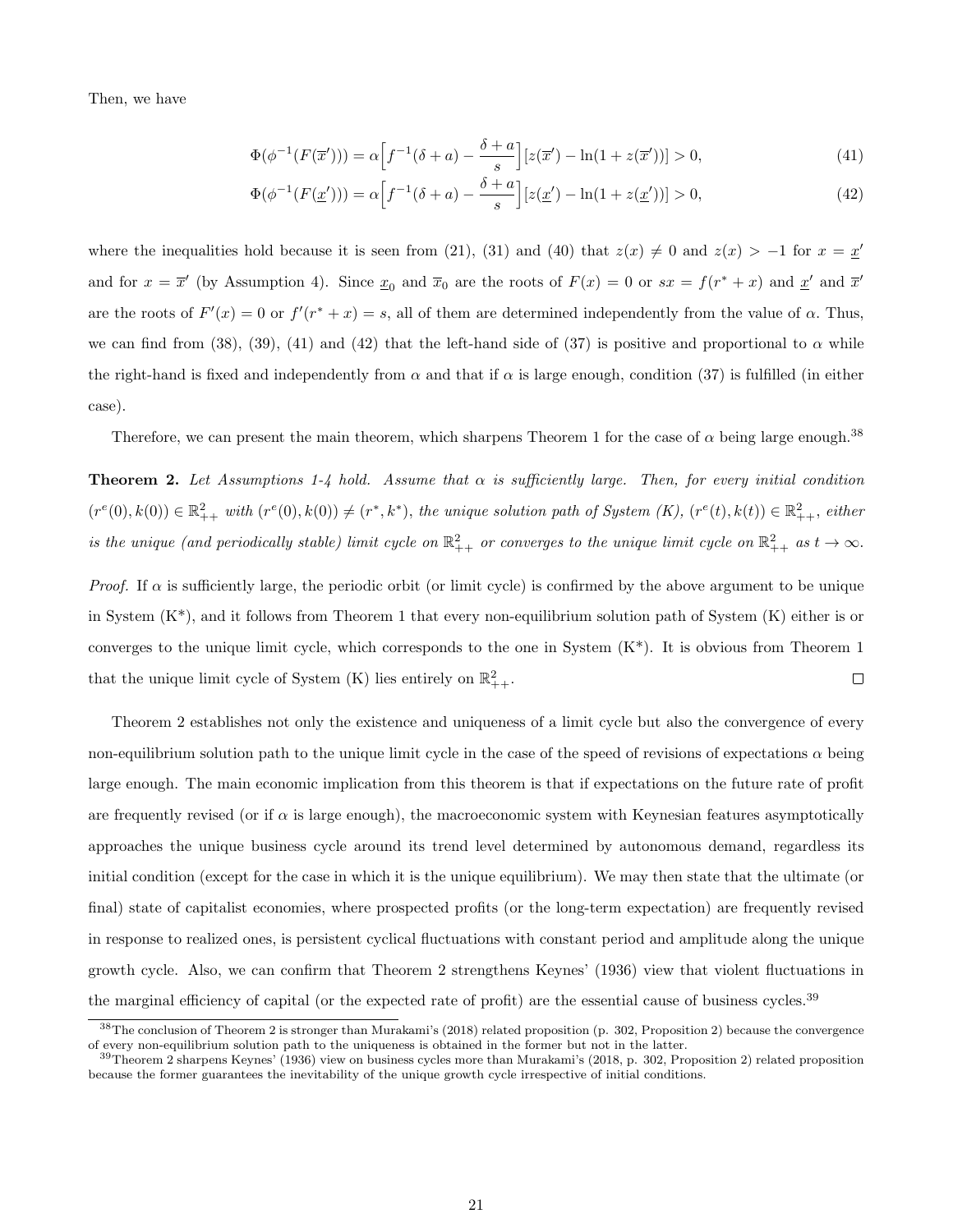## 4 Conclusion

In this paper, we have verified that every non-equilibrium solution path converges to the unique limit cycle (if the revision speed of the expected rate of profit is high enough) in a post Keynesian system which emphasizes the role of the expected rate of profit. By so doing, we have demonstrated that persistent cyclical fluctuations are inevitable if the expected rate of profit (or the marginal efficiency of capital) is frequently revised and given a strong theoretical support to Keynes' (1936) view on business cycles. We hope that our present analysis is helpful for understanding the mechanism of business cycles.

### Acknowledgment

This work was supported by Chuo University Personal Research Grant and by JSPS KAKENHI (Grant Number 18K12748).

# Appendix: Generalized Liénard systems

We shall introduce the theorem by Xiao and Zhang (2003) on the uniqueness of a (stable) limit cycle in generalized Liénard systems.

We shall consider the following generalized Liénard system:

$$
\dot{x} = \phi(y) - F(x),\tag{43}
$$

$$
\dot{y} = -g(x). \tag{44}
$$

In what follows, the system of equations (43) and (44) is denoted by "System (L)."

Following Xiao and Zhang (2003), we shall impose the following assumptions concerning System (L).

**Assumption 5.** The real-valued functions  $g(x)$  and  $F(x)$  are, respectively, continuous and continuously differentiable on  $(\underline{x}, \overline{x})$ , and the real valued function  $\phi(y)$  is continuously differentiable on  $(\underline{y}, \overline{y})$  with  $-\infty \le \underline{x} < 0 < \overline{x} \le \infty$ and  $-\infty \le y < 0 < \overline{y} \le \infty$ . Furthermore, the following conditions are satisfied:

$$
xg(x) > 0 \text{ for } x \neq 0,\tag{45}
$$

$$
\phi(0) = 0, \ \phi'(y) > 0 \text{ for } y \in (y, \overline{y}).\tag{46}
$$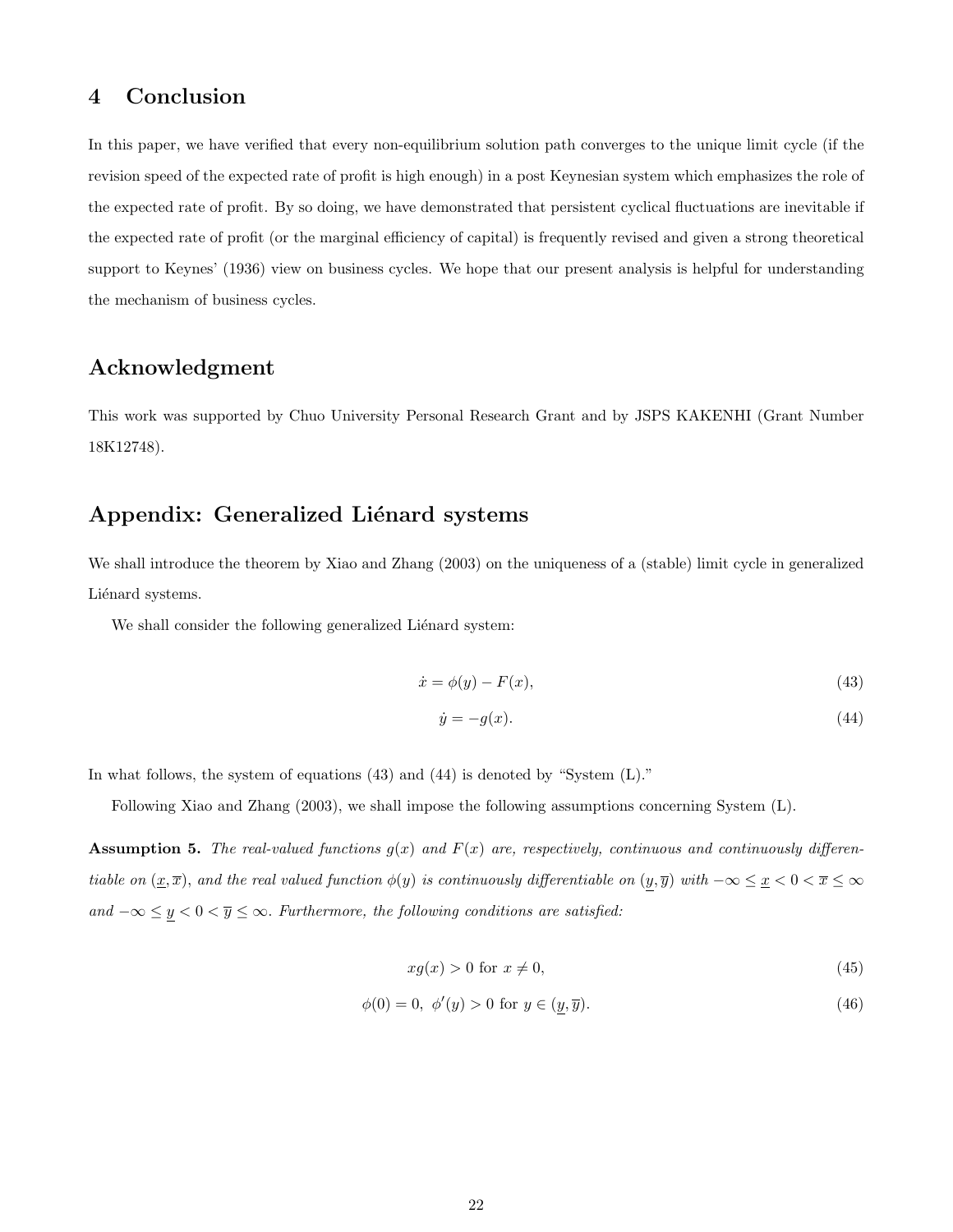**Assumption 6.** There exist  $\underline{x}_0$  and  $\overline{x}_0$  with  $\underline{x} < \underline{x}_0 < 0 < \overline{x}_0 < \overline{x}$  such that the following conditions are satisfied:

$$
F(\underline{x}_0) = F(0) = F(\overline{x}_0) = 0,\t\t(47)
$$

$$
\begin{cases}\nxF(x) \le 0 \text{ for } x \in (\underline{x}_0, \overline{x}_0), \\
xF(x) > 0, \ F'(x) \ge 0 \text{ for } x \in (\underline{x}, \underline{x}_0) \text{ or } x \in (\overline{x}_0, \overline{x}).\n\end{cases}
$$
\n(48)

Furthermore,  $F(x)$  is not identically equal to 0 for x sufficiently close to 0.

 $\epsilon$ 

**Assumption 7.** The curve of  $\phi(y) = F(x)$  is well-defined for  $x \in [\underline{x}_0, \overline{x}_0]$ .<sup>40</sup> Furthermore, the following condition is satisfied:

$$
\begin{cases} \sup_{x \in [0,\overline{x}_0]} (G(x) + \Phi(\phi^{-1}(F(x)))) \ge G(\underline{x}_0), \text{ if } G(\underline{x}_0) \ge G(\overline{x}_0), \\ \sup_{x \in [\underline{x}_0,0]} (G(x) + \Phi(\phi^{-1}(F(x)))) \ge G(\overline{x}_0), \text{ if } G(\overline{x}_0) > G(\underline{x}_0), \end{cases} \tag{49}
$$

where

$$
G(x) = \int_0^x g(\tau) d\tau,
$$
  

$$
\Phi(y) = \int_0^y \phi(\tau) d\tau.
$$

As regards the uniqueness of a limit cycle in System (L), the following theorem was established by Xiao and Zhang (2003).

**Theorem 3.** Let Assumptions 5-7 hold. Then, System  $(L)$  has at most one limit cycle, and it is (periodically) stable if it exists.

Proof. See Xiao and Zhang (2003, p. 1187, Theorem 2.2).

# References

Allain, O., 2015. Tacking the instability of growth: a Kaleckian-Harrodian model with an autonomous expenditure component. Cambridge Journal of Economics 39 (5), 1351-1371.

Benassy, J.P. 1984. A non-Walrasian model of the business cycle. Journal of Economic Behavior and Organization 5, 77-89.

Coddington, E. A., Levinson, N., 1955. Theory of Ordinary Differential Equations. McGraw Hill, New York.

 $\Box$ 

<sup>&</sup>lt;sup>40</sup>Xiao and Zhang (2003) assumed that the curve of  $\phi(y) = F(x)$  is well-defined for  $x \in (x, \overline{x})$ , but our assumption suffices for the proof of their theorem (cf. Xiao and Zhang 2003, pp. 1187-1190).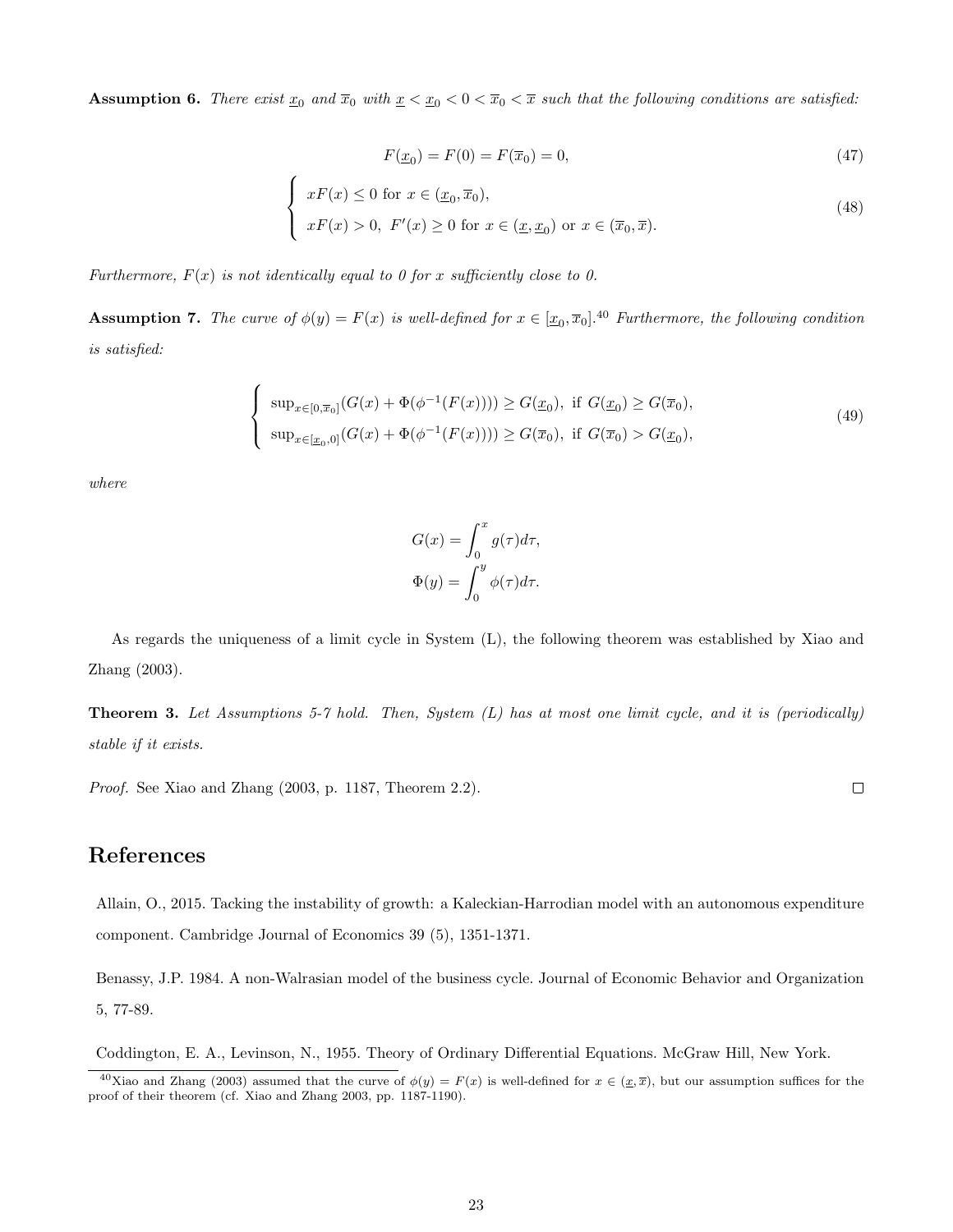Dutt, A. K., 1984. Stagnation, income distribution and monopoly power. Cambridge Journal of Economics 8 (1), 25-40.

Dutt, A. K., 2019. Some observations on models of growth and distribution with autonomous demand growth. Metroeconomica 70 (2), 288-301.

Franke, R., 2012. Microfounded animal spirits in the new macroeconomic consensus. Studies in Nonlinear Dynamics and Econometrics 6 (4), Article 4.

Franke, R., 2014. Aggregate sentiment dynamics: A canonical modelling approach and its pleasant nonlinearities. Structural Change and Economic Dynamics 31, 64-72.

Galeotti, M., Gori, F., 1989. Uniqueness of periodic orbits in Liénard-type business cycle models. Metroeconomica 40 (2), 135-146.

Goodwin, R. M., 1951. The non-linear accelerator and the persistence of business cycles. Econometrica 19 (1), 1-17.

Harrod, R. F., 1936. The Trade Cycle: An Essay. Clarendon Press, Oxford.

Hein, E., Lavoie, M., van Treeck, T., 2011. Some instability puzzles in Kaleckian models of growth and distribution: a critical survey. Cambridge Journal of Economics 35, 587-612.

Hicks, J. R., 1950. A Contribution to the Theory of the Trade Cycle. Clarendon Press, Oxford.

Hirsch, M. W., Smale, S., 1974. Differential Equations, Dynamical Systems, and Linear Algebra. Academic Press, San Diego.

Ichimura, S., 1955. Toward a general nonlinear macrodynamic theory of economic fluctuations. In: Kurihara, K. K. (Ed.), Post Keynesian Economics. New York, Wolff Book Manufacturing, pp. 192-226.

Jones, C. I., 2016. The facts of economic growth. In: Taylor, J. B., Uhlig, H., (Eds.), Handbook of Macroeconomics, Vol. 2. North Holland, pp. 3-69.

Kaldor, N., 1940. A model of the trade cycle. Economic Journal 50 (192), 78-92.

Kaldor, N., 1955-1956. Alternative theories of distribution. Review of Economic Studies 23 (2), 83-100.

Kaldor, N., 1961. Capital accumulation and economic growth. In: Lutz, F. A., Hague, D. C. (Eds.), The Theory of Capital: Proceedings of a Conference held by the International Economic Association. Macmillan, London, pp. 177-222.

Kalecki, M., 1935. A macrodynamic theory of business cycles. Econometrica 3 (3), 327-344.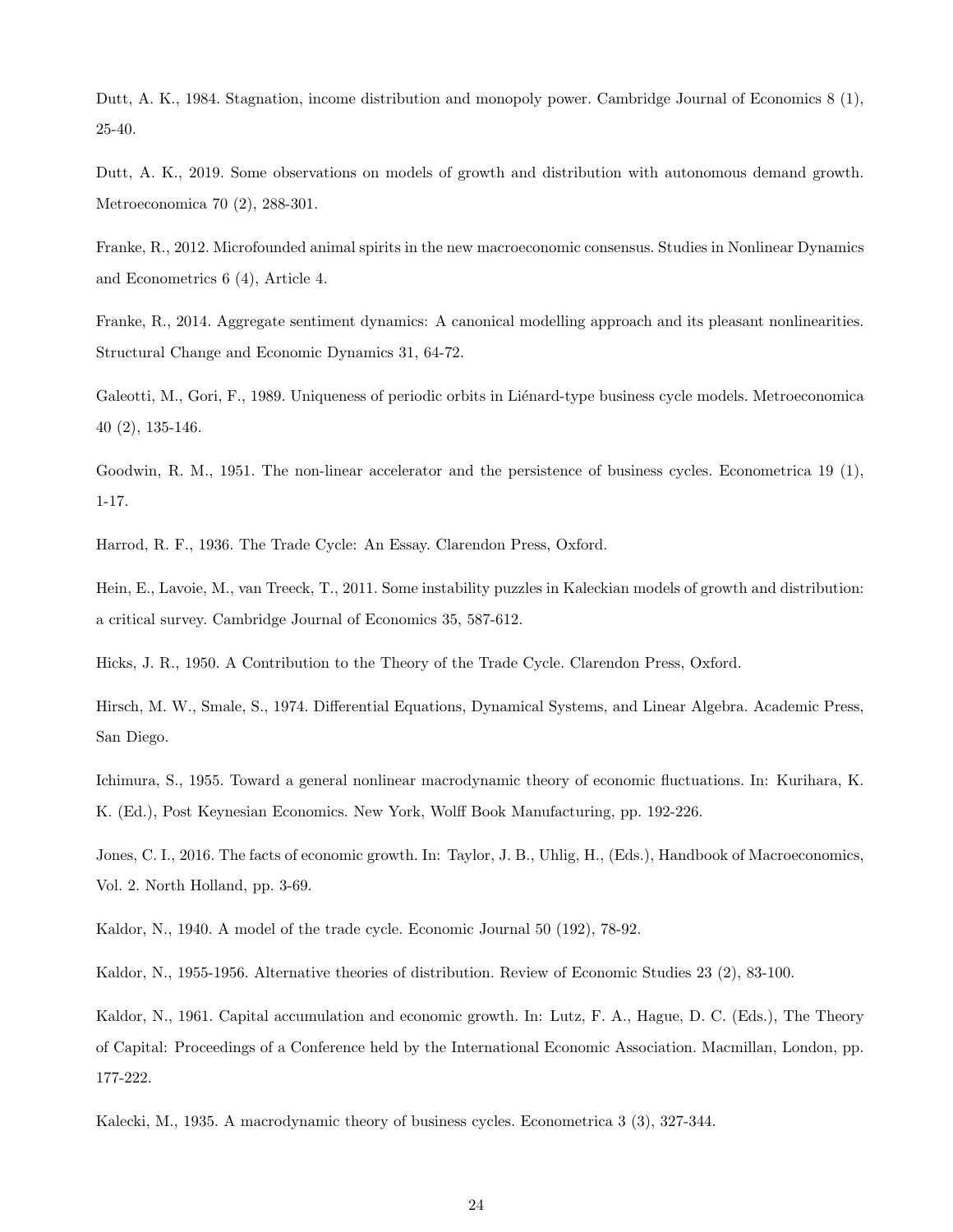Kalecki, M., 1937. A theory of the business cycle. Review of Economic Studies 4 (2), 77-97.

Karabarbounis, L., Neiman, B., 2014. The global decline of the labor share. Quarterly Journal of Economics 129 (1), 61-103.

Keynes, J. M., 1936. The General Theory of Employment, Interest and Money. Macmillan, London.

Kosobud, R. F., O'Neill, W. D., 1972. Stochastic implications of orbital asymptotic stability of nonlinear trade cycle model. Econometrica 40 (1), 69-86.

Lavoie, M., 2016. Convergence towards the normal rate of capacity utilization in neo-Kaleckian models: the role of non-capacity creating autonomous expenditures. Metroeconomica 67 (1), 172-201.

Lorenz, H. W., 1986. On the uniqueness of limit cycles in business cycle theory. Metroeconomica 38 (3), 281-293.

Lorenz, H. W., 1993. Nonlinear Dynamical Economics and Chaotic Motion, 2nd ed. Springer-Verlag, Berlin Heidelberg.

Marglin, S. A., Bhaduri, A., 1990. Profit squeeze and Keynesian theory. In: Marglin, A., Schor, J. B. (Eds.), The Golden Age of Capitalism: Reinterpreting the Postwar Experience. Clarendon Press, Oxford, pp. 153-186.

Metzler, L. A., 1941. The nature and stability of inventory cycles. Review of Economics and Statistics 23 (3), 113-129.

Murakami, H., 2014. Keynesian systems with rigidity and flexibility of prices and inflation-deflation expectations. Structural Change and Economic Dynamics 30, 68-85.

Murakami, H., 2018. Existence and uniqueness of growth cycles in post Keynesian systems. Economic Modelling 75, 293-304.

Murakami, H., 2019. A note on the "unique" business cycle in the Keynesian theory. Metroeconomica 70 (3), 384-404.

Murakami, H., 2020a. Monetary policy in the unique growth cycle of post Keynesian systems. Structural Change and Economic Dynamics 52, 39-49.

Murakami, H., 2020b. Corrigendum to "Existence and uniqueness of growth cycles in post Keynesian systems," submitted to Economic Modelling.

Pasinetti, L. L., 1962. Rate of profit and income distribution in relation to the rate of economic growth. Review of Economic Studies 29 (4), 267-279.

Rowthorn, R. E., 1981. Demand, real wages and economic growth. Thames Papers in Political Economy 22, 1-39.